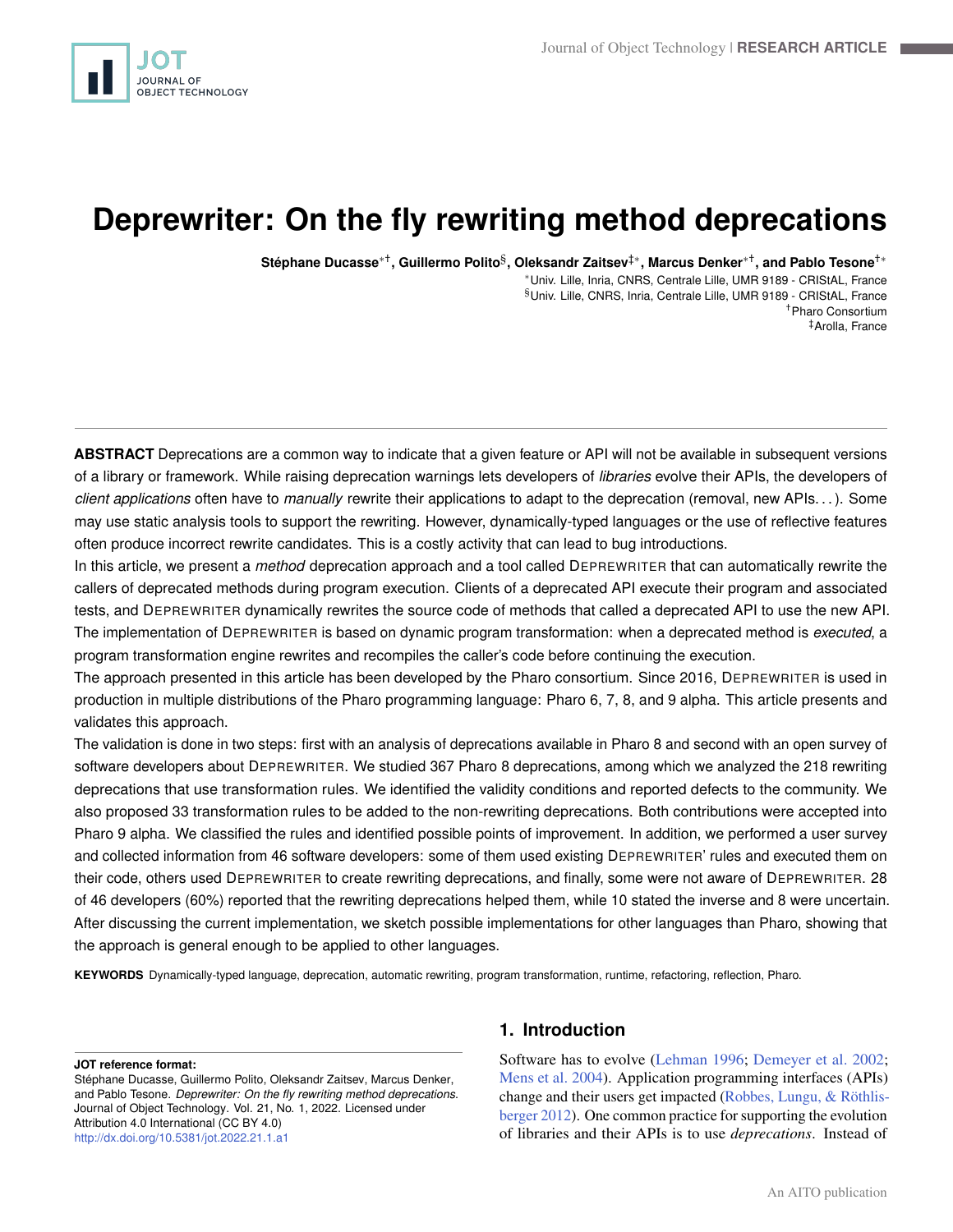immediately modifying an API from release  $n$  to release  $n + 1$ of a software, deprecations suggest releasing an intermediate version of the software, indicating that a given feature or API will be changed or unavailable in subsequent versions [\(A. Brito](#page-18-1) [et al.](#page-18-1) [2018;](#page-18-1) [G. Brito et al.](#page-18-2) [2018\)](#page-18-2). In other words, to change or remove a feature available in the release *n*, it is first deprecated in release  $n + 1$ , and then the actual change takes place in release  $n + 2$ . Such an intermediate version gives time to the library clients to update their code and adapt to the forthcoming changes.

Before going any further, we define the vocabulary for the rest of this article. We call

- *Client developers:* the developers of an application or library that is using another library whose API is changing and subject to deprecation practices.
- *Library developers:* the developers of an application or library that is changing and may use DEPREWRITER to help *client developers* adapt their application to changes.
- *Transformation rule:* a rule that describes the transformation of the source code in the form *antecedent*  $\rightarrow$  *consequent*. Antecedent is the expression that matches the code that should be replaced. Consequent defines the replacement.
- *Rewriting deprecation:* a deprecation that contains a transformation rule and can automatically rewrite the call sites.
- *Non-rewriting deprecation:* a deprecation that does not contain a transformation rule.

Deprecations are reported to client developers in many different ways. Some deprecations are just listed in the documentation of the new release, written in prose. Other deprecations are integrated into the source code; thus, compilers and IDEs will report them to the client developer [\(A. Brito et al.](#page-18-1) [2018\)](#page-18-1). However, it is up to the developers of client applications to manually transform and update their code to the new APIs [\(Kim et al.](#page-18-3) [2007\)](#page-18-3). Some static analysis tools support such migrations, although dynamically-typed languages and the use of reflective features produce either too many or too few rewritings because of known limits of static analyses. Client developers are left to manually identify and rewrite deprecated call sites, a costly activity that leads to bug introduction.

In this article, we present DEPREWRITER: a *method* deprecation approach that *automatically rewrites the callers of the deprecated* APIs during the program execution of client application. Runtime information helps to distinguish the real deprecated method callers from other method calls with the same name. Using DEPREWRITER (which stand for DEPrecation REWRITER):

- 1. Library developers annotate the deprecated methods with transformation rules.
- 2. Then, when clients of the deprecated API execute their program, DEPREWRITER dynamically rewrites the source code of the methods that have called the deprecated APIs.

The implementation of DEPREWRITER is based on call-stack reification and navigation [\(Rivard](#page-19-3) [1996\)](#page-19-3), dynamic program update, and tree matching rewriting [\(D. Roberts et al.](#page-19-4) [1996,](#page-19-4) [1997\)](#page-19-5), however the approach is generic enough to be implemented using different mechanisms as explained in Section [8.](#page-13-0) When a deprecated method is executed, DEPREWRITER walks the stack to find the caller method and the call site from which the deprecated method is ivoked. Then it uses a program transformation engine to rewrite the call site's source code. Finally, the execution of the deprecated method continues. All changes are done automatically. These changes are editable in the IDE, just like any other change performed interactively by the programmer. Developers review such automatic changes, modify them and commit a potentially further adapted version of their updated code. As DEPREWRITER is integrated into the IDE, its usage does not impose the need for new abilities on client developers.

In recent years, many studies have shown how the migration rules can be extracted from source code [\(Kim et al.](#page-18-3) [2007;](#page-18-3) [Xing](#page-20-0) [2007;](#page-20-0) [Schäfer et al.](#page-19-6) [2008;](#page-19-6) [Wu et al.](#page-20-1) [2010;](#page-20-1) [Nguyen et al.](#page-19-7) [2010;](#page-19-7) [Pandita et al.](#page-19-8) [2015\)](#page-19-8) and the commit history [\(Dagenais & Robil](#page-18-4)[lard](#page-18-4) [2008;](#page-18-4) [S. Meng et al.](#page-19-9) [2012;](#page-19-9) [Teyton et al.](#page-20-2) [2013;](#page-20-2) [Hora et al.](#page-18-5) [2014;](#page-18-5) [Alrubaye & Mkaouer](#page-18-6) [2019\)](#page-18-6). These approaches support the *developers of client applications* and help them update their systems to the latest versions of the external libraries without relying on the library developers to provide a set of migration rules. The DEPREWRITER approach, which we present in this paper, focuses on supporting *library* and *client* developers in the process of library evolution. DEPREWRITER allows library developers to annotate deprecated methods with transformation rules that are used to update client systems either fully automatically or semi-automatically. Our approach is related to the one of Chow and Notkin [\(Chow & Notkin](#page-18-7) [1996\)](#page-18-7), who designed a language for expressing code transformations in C. They implemented a semi-automatic tool that allows library developers to annotate changed functions with transformation rules which later are applied statically to update the client code. The DE-PREWRITER approach is better suited for highly polymorphic object-oriented languages because it dynamically identifies call sites that need to be updated.

Since 2016, DEPREWRITER is used in production in the Pharo distributions: Pharo 6, 7, 8, and 9 alpha. Pharo<sup>[1](#page-0-0)</sup> is an open-source dynamically-typed reflective, object-oriented language inspired by Smalltalk [\(Black et al.](#page-18-8) [2009\)](#page-18-8). Its latest stable release, 8, includes 667 packages. Pharo has more than 3000 external projects, 220 forks on GitHub, and 121 committers, among which there are 12 core contributors. It is managed by an industrial consortium.[2](#page-0-0)

In the context of Pharo industrial consortium, we implemented the DEPREWRITER approach to ease software evolution within the Pharo ecosystem using rewriting deprecations. After describing the approach, we answer two categories of research questions: the first category is about the use and flexibility of the rewriting deprecations as used by library providers (*e.g.,* the Pharo consortium) and second category is about the perception of external users of the rewriting deprecations. We then present two validations: an analysis of the DEPREWRITER rules used in the deprecations of Pharo 8 and a user study.

First, we studied the 367 deprecations (not only rewriting

<sup>1</sup> <http://www.pharo.org>

<sup>2</sup> <http://consortium.pharo.org>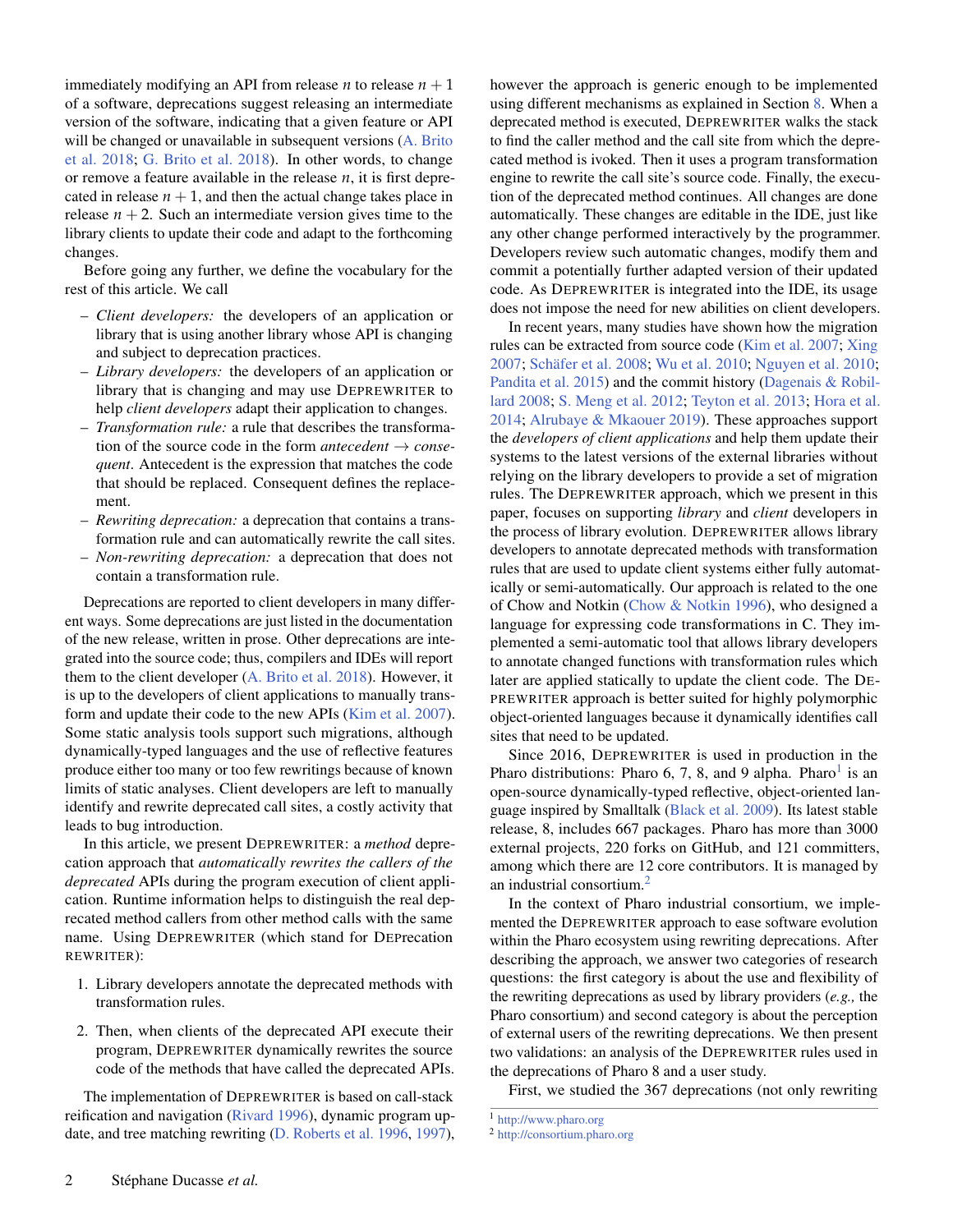ones) in Pharo 8, among which we found and analyzed 218 rewriting deprecations. This helped us understand how DE-PREWRITER is used in practice and identify its limitations. Second, we performed a user survey and collected information about 46 practitioners, both writing deprecation rules for DE-PREWRITER and using libraries with deprecated source code. Of all 46 persons, 28 (60%) report that the rewriting deprecation helped them while 10 the inverse and 8 are uncertain. The analysis of the comments shows that some users really understand the benefit of runtime transformations as a way to scope really precisely the call sites to be rewritten. Others acknowledge the advantages of using unit tests to exercise automatic deprecations, concluding that having a good test coverage helps with migration.

The contributions of the paper are:

- Implementation and description of the run-time rewriting deprecation approach.
- Analysis of the 367 existing deprecations (rewriting or not) of Pharo 8.
- Identification of 33 non-rewriting deprecations that can be turned into rewriting ones.
- Report on an open survey of developers using such an automatic deprecation approach either as client or library developer or both.

The outline of the article is the following one: In Section [2](#page-2-0) we discuss the challenges faced to rewrite code in dynamicallytyped languages automatically. In Section [3,](#page-3-0) we introduce Pharo syntax in a nutshell, then we present DEPREWRITER from the perspective of a user and a library developer. Section [4](#page-4-0) describes the architecture and an high-level view of the mechanisms used. It also defines the validity conditions for the transformation rules and discusses different scenarios that can be handled by DEPREWRITER. As validation of the approach, Section [5](#page-7-0) presents an analysis of the rewriting deprecations of Pharo 8 and the deprecations that were not rewriting ones. Section [6](#page-9-0) presents the second part of the evaluation: we report the results of a survey that was completed by 46 Pharo developers. In Section [7,](#page-12-0) we discuss the key aspects of the current implementation. Since our approach is not bound to Pharo, Section [8](#page-13-0) presents sketches of implementation using, for example, AOP. In Section [9,](#page-14-0) we discuss the limitations of our approach and the future work. After related work, the paper concludes.

## <span id="page-2-0"></span>**2. Problem: the Limits of Static Analysis for Dynamically-Typed Languages**

Static analyzers are useful to precisely identify and transform callers of deprecated methods in the context of programming languages with static type information. However, the same techniques do not yield precise results in dynamically-typed languages such as Python, Ruby, Javascript, or Pharo [\(Suzuki](#page-20-3) [1981;](#page-20-3) [Milner](#page-19-10) [1978\)](#page-19-10). Such languages do not have static type information that can be used to drive the static analyses, so static analyzers need to speculate. For example, consider Figure [1](#page-2-1) showing the log: methods coming from two different libraries: a logging library and a math library, and a user of them. The

maintainers of the logging library decide to deprecate their log: method in favor of a version with an extra argument for the logging level. However, the math log: method remains unchanged. In such a case, a deprecation should be notified only for the logger usages and not for the math usages.

```
Math >> log : aNumber [
2 "logarithm implementation"
3 ]
 Logger >> log: aMessage [6 " Deprecated in favor of log: level:"
7 ]
9 User >> main [
10 m := Math new.
11 logger := Logger new.
12 logger log: (m log: 8)13 ]
```
4

8

**Figure 1** The limits of static analyses. An analyzer cannot simply statically determine which call to log: corresponds to the deprecated method.

Due to the absence of precise type information, a static analyzer cannot determine which of all the existing calls to log: corresponds to the deprecated method. As shown in the example, a single client method might have many calls to log:. The deprecation not only needs to identify the caller method but the correct call sites inside the method.

This situation is exacerbated in presence of highly overridden methods. For instance, in Pharo 8, the message name is sent 3109 times and implemented in 346 classes, isEmpty has 1595 senders and 10[3](#page-0-0) implementors.<sup>3</sup>

In addition, inheritance and polymorphism across different hierarchies produce code where a single user ends up using multiple implementations during execution.

The research community has proposed to use type inference for dynamically-typed languages [\(Suzuki](#page-20-3) [1981;](#page-20-3) [Furr et al.](#page-18-9) [2009;](#page-18-9) [Ren & Foster](#page-19-11) [2016;](#page-19-11) [Spoon & Shivers](#page-20-4) [2004;](#page-20-4) [Pluquet et al.](#page-19-12) [2009;](#page-19-12) [Passerini et al.](#page-19-13) [2014\)](#page-19-13) or to use Dynamic Type information collected by the Virtual Machine to get concrete types [\(Milojkovic´](#page-19-14) [et al.](#page-19-14) [2016\)](#page-19-14). Such type inferencers often do not cover the whole language [\(Suzuki](#page-20-3) [1981\)](#page-20-3) or are not applicable to large codebases [\(Spoon & Shivers](#page-20-4) [2004\)](#page-20-4). Type speculation combined with runtime statistics is used to implement speculative Just in Time compilers and speculative optimizers [\(Hölzle et al.](#page-18-10) [1991\)](#page-18-10). However, when such information is not available, polymorphic messages force developers to manually identify and replace the correct deprecated calls, leading to the introduction of bugs.

In this paper, we present an automatic deprecation-rewriting approach using runtime information to identify the correct call sites to rewrite. Our approach is based on call-stack navigation and program transformation at runtime. This approach has been

<sup>&</sup>lt;sup>3</sup> We did not count methods such as initialize or printOn: because they are invoked on the receiver, and static analysis using this fact can identify the correct calls.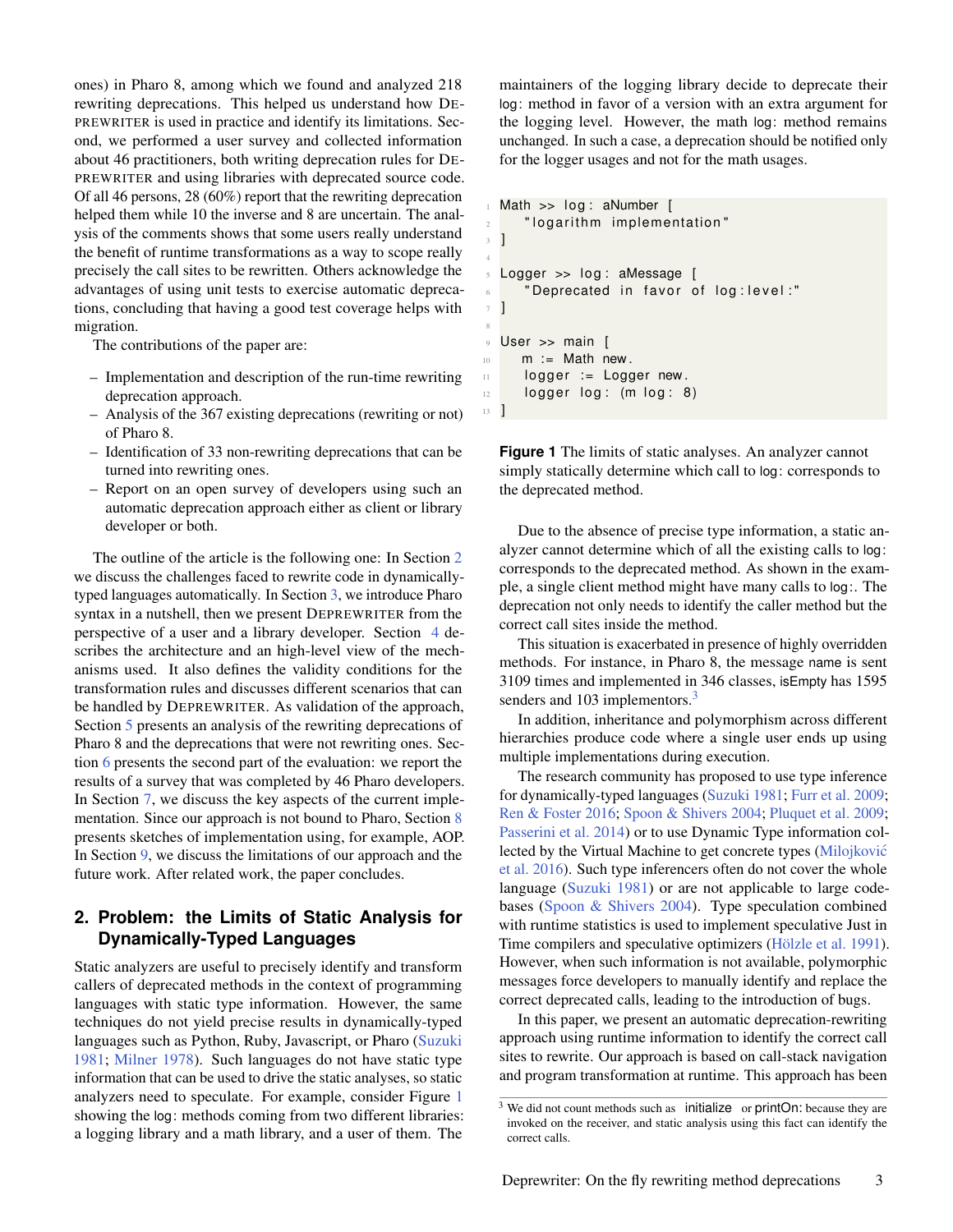used effectively in released versions of Pharo used on deployed productive systems since 2016.

# <span id="page-3-0"></span>**3. Rewriting Method Deprecation Illustrated**

We present the Pharo syntax in a nutshell then we start with an example showing how late-bound program transformations are applied to method deprecations. In this section, we illustrate two scenarios of using DEPREWRITER: from the perspective of a library developer and from the view of a client system developer.

### **3.1. Pharo syntax in a nutshell**

To help readers follow the code snippets we present briefly the syntax of Pharo.<sup>[4](#page-0-0)</sup> In Pharo everything is an object that receives messages. Literal objects are created by the parser: strings, symbols, numbers, booleans, nil, literal arrays are literal objects. Other objects are created by sending message new to a class. In addition, lexical closures are defined using [: param | body] syntax.

The following table lists the reserved syntactic constructs of the language.

|                             | Literal objects & reserved syntactic constructs |
|-----------------------------|-------------------------------------------------|
| "comment"                   |                                                 |
| true, false                 | the Boolean objects                             |
| nil                         | the undefined object                            |
| 'string'                    | sequence of characters                          |
| #symbol                     | unique string                                   |
| \$a                         | a character                                     |
| 12 2r1100 16rC              | twelve (decimal, binary, hexa)                  |
| 3.14 1.2e3                  | floating-point numbers                          |
| #(#abc 123)                 | literal array with the symbol #abc and the      |
|                             | number 123                                      |
| ${^{\prime}}$ abc' . 3 + 2} | dynamic array built from 2 expressions          |
| #[123 21 255]               | byte array                                      |
| $ $ foo bar $ $             | declaration of two temporary variables          |
| var := $expr$               | assignment                                      |
| exp1.exp2                   | period - statement separator                    |
| [: param $ expr $           | lexical closure with a parameter                |
| self and super              | receiver of the message with different method   |
|                             | lookups                                         |
| a unary                     | Unary message sent to a                         |
| a + b                       | Binary message sent to a with b as argument     |
| a at: #key put: val         | keyword-based messages equivalent<br>to         |
|                             | a.atput(#key, val) in C                         |
| a foo ; bar                 | message cascade (;). All messages (foo, bar)    |
|                             | are sent to the cascade receiver $(i.e., a)$    |
| <message></message>         | method annotation                               |
| expr                        | caret - return/answer a result from a method    |

Messages are central to Pharo syntax. All control flow behavior (conditional, loops, iterators) are expressed using messages sent to objects or closures. There are three kind of messages: *unary*, *binary*, and *keyword-based* messages: Unary messages are messages without argument (*e.g.,* dict keys, x class). Binary messages are messages with one argument and a non alphanumerical selector (*e.g.,* 1+2, 1/10). Keyword-based messages are messages with one or more arguments. The arguments are placed within the selector: aDict at: #key put: 33 will execute

the method whose selector is at:put:. The equivalent in C-like syntax is aDict.atPut(#key,33). Unary messages takes precedence over binary, and binary over keyword-based messages. Here is the definition of the method slowFactorial defined on the Integer class.

```
Integer \gg slower actorial [
      " Answer the factorial of the receiver."
      self = 0 if True : [^{\wedge} 1].
      self > 0 if True:
\begin{bmatrix} \wedge & \mathsf{self} \end{bmatrix} self \star (self -1) slowFactorial ]
6 ]
```
#### **3.2. Library Maintainer Perspective**

2

8

Now we explain what a library maintainer should do to deprecate a method. Framework or library maintainers mark the given method as deprecated calling the special method deprecated: transformWith:. This method has two arguments. The first one is a message used to provide documentation about the deprecation. It is shown to the client of the library when the deprecation is notified or logged if the deprecation is applied silently. The second argument is a transformation rule. As DEPREWRITER performs an automatic rewriting of the call site, the library maintainers express the rewriting of the call sites.

Figure [2](#page-3-1) shows how to specify such a deprecation to the method log: of the class Logger from the previous example.

```
Logger >> log: aMessage [
    " The deprecation definition"
    s e l f
      deprecated: 'use #log:level: instead'
6 transform With: '`@rec log: `@argument'
        -> '`@rec log: `@argument level: #info'.
    " The body of the method"
10 ^ self log: aMessage level: #info
11 \quad 1
```
**Figure 2** An example of deprecation and its automatic rewriting behavior. The method log: is deprecated and callers are rewritten into log: level :. `@ defines variables: rec and argument. The last line is the method body.

- Line 1 defines the signature of the deprecated method as usual.
- Lines 4 to 7 define the deprecation and its companion transformation rule
	- Line 5 defines the text that we will use to log the deprecation or to display it to the programmer.
	- Line 6 starts the definition of the transformation rule delimited by the keyword transformWith:. The *antecedent* of a rule identifies the AST node that will be replaced. The string `@rec log: `@argument defines variables for the receiver and the parameters of the deprecated call. The antecedent should match the

<sup>4</sup> For a more detailed introduction into the syntax of Pharo, please visit <https://pharo.org/documentation.html>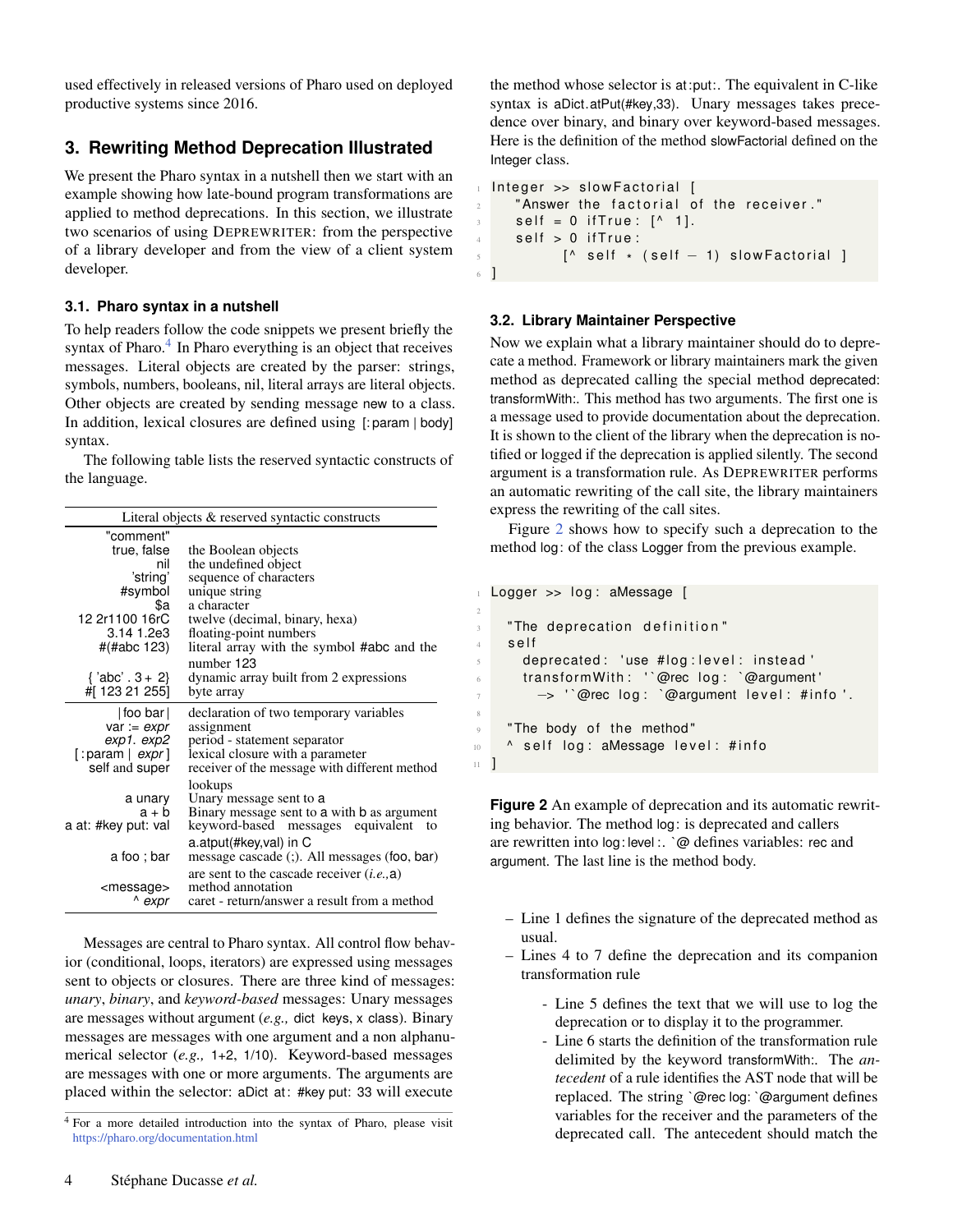method signature (same name and number of parameters). Here, the developer named the two variables rec and argument using `@.

- Line 7 defines the *consequent* of a rule, *i.e.,* the resulting AST nodes of the transformation. It specifies that nodes matching the *antecedent* should be replaced by the nodes of the consequence expression with the matched variables expanded. Here the consequent is `@rec log: `@argument level: #info. It means that any expression *e.g.,* expr1 log: expr2 will be rewritten as calls to expr1 log: expr2 level : #info.
- Finally, after the deprecation definition, Line 10 is a call to the new API. Note that this is up to developers to decide if they want to keep the old deprecated call or immediately invoke the new API. Practically, calling the new API is better since it reduces the number of calls to the old deprecated functionality.

Transformation rules are written using an embedded parsetree rewriter DSL, part of the Refactoring Engine developed by J. Brant and D. Roberts [\(D. Roberts et al.](#page-19-4) [1996,](#page-19-4) [1997;](#page-19-5) [D. B. Roberts](#page-19-15) [1999;](#page-19-15) [Renggli](#page-19-16) [2010\)](#page-19-16). This DSL and its syntax are not part of the contributions of this article. We use it since it was available. Here the `@ defines metavariables that refer to the receiver and the message arguments. The language for expressing transformation rules will be discussed in more detail in Section [4.2.](#page-4-1) In particular, if the arguments of the log: method contain other log: messages.

#### **3.3. Library Client Perspective**

From the perspective of a user of a deprecated method, the process is simple. Developers execute their application, for example, by invoking the main program or by running its tests. At runtime, calls to deprecated methods are rewritten using the transformation rules, and then the application continues its execution. In all cases, the deprecated method is invoked and executed normally. Code transformation of the client method happens as a side effect of its execution.

At runtime, when the deprecated method is executed, the following steps occur:

- 1. DEPREWRITER is called before the actual body of the method is executed.
- 2. It accesses the caller method and the exact call site (*i.e.,* the exact location in the text of the method call) where this method was called from - Our implementation introspects the call stack, but alternate approaches such as AOP are possible.
- 3. It then triggers a code rewriting using as input the transformation rule, the method to rewrite, and the position of the call site in the source code. The caller method is recompiled on the fly.
- 4. Once DEPREWRITER rewrites the caller's call site, the execution continues in the body of the deprecated method, calling the new non-deprecated code.

In the Logger example (see Figure [2\)](#page-3-1), as soon as the client system calls method Logger >> log:, three things happen: (1) the deprecation warning is signaled (warnings can be disabled); (2) the transformation rule rewrites the client code at the call site and replaces the method call to log: with a call to log: level :, then the method is recompiled; (3) execution of the log: method is resumed, and the last line ^ self log: aMessage level: #info is executed, thus calling the correct method.

All automatic code transformations are applied to the original source code. Finally, developers review the changes and decide which ones to keep and version them using traditional tools.

By default, transformations are applied to client code automatically. However, DEPREWRITER is configurable to only show a warning instead.

## <span id="page-4-0"></span>**4. DEPREWRITER**

The proposed solution has the responsibility to perform three main tasks.

- Detect the correct callers to the deprecated methods, identifying the exact call sites (for this it accesses the source code to rewrite (Section [7.1\)](#page-12-1).
- Provide a way for the library developers to express the transformation rules and then apply these rules to the identified call sites (Section [4.2\)](#page-4-1).
- Provide the client developer a way of selecting the automation level of the transformations. We consider a key point of DEPREWRITER the ability to configure how much it is affecting the programming ways of the client developer (Section [4.3\)](#page-5-0).

## **4.1. General Architecture in a Nutshell**

Our approach works as follows (See Figure [3\)](#page-5-1):

- 1. The deprecated method is marked with deprecation and its runtime transformation as shown by (1) in Figure [2.](#page-3-1)
- 2. During program execution, the execution of the deprecated method raises an exception (2) in Figure [2.](#page-3-1)
- 3. DEPREWRITER captures the exception (3) in Figure [2.](#page-3-1)
- 4. When configured to rewrite on the fly, DEPREWRITER identifies the exact call site in the calling method; and it rewrites the method using the deprecation transformation rules ((4) in Figure [2\)](#page-3-1).
- 5. The execution of the deprecated (halted by exception) method is resumed. The body of the deprecated method is executed ((5) in Figure [2\)](#page-3-1): in most cases, the execution simply calls the new API.
- 6. From then on, the next execution of the rewritten method will execute the transformed code, and as such, the deprecated method will not be invoked from that call site anymore.

<span id="page-4-1"></span>Section [7](#page-12-0) hereafter describes the key implementation points.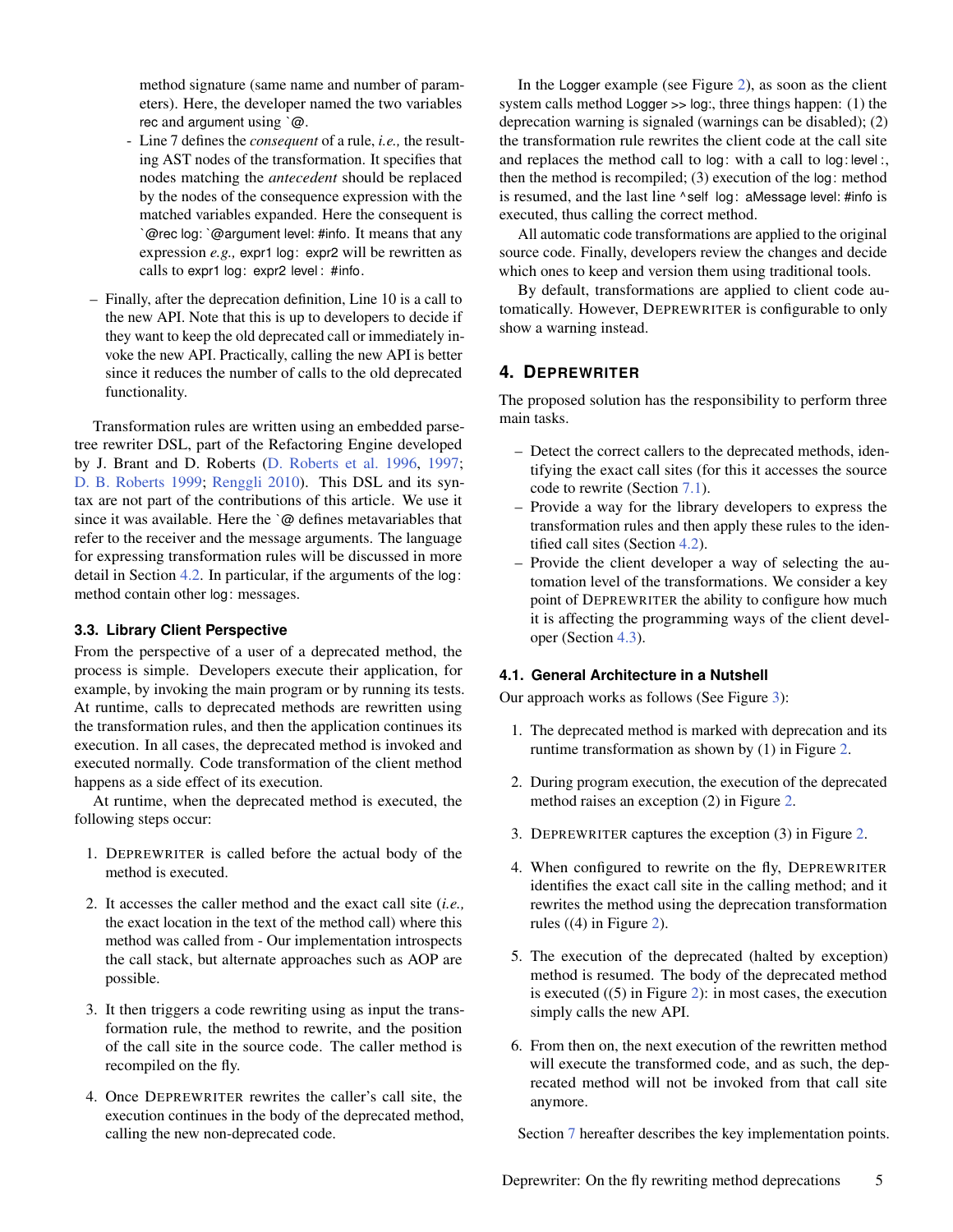<span id="page-5-1"></span>

**Figure 3** Two moments of rewriting deprecation: declaration and execution. At execution, deprecated method callers are rewritten and execution continues.

### **4.2. Transformation Engine**

To transform methods invoking the deprecated API, we use parse tree pattern rewriting as implemented in Parse-TreeRewriter developed by J. Brant and D. Roberts as part of the Refactoring Browser [\(D. Roberts et al.](#page-19-4) [1996,](#page-19-4) [1997;](#page-19-5) [D. B. Roberts](#page-19-15) [1999\)](#page-19-15). Note that we used this mechanism as it is available and allows developers to express transformations in a syntax close to the ones they are used to. Having a parse tree matcher is not central to our approach: alternate solutions to express the rules and edit the caller methods could be applied.

ParseTreeRewriter is a tree pattern matcher. First it identifies the node to be transformed (source) and then how such node should be recombined during the transformation (target). We briefly present the key aspects of the parse tree matcher. The backquote character ` creates a variable. Several options following the variable declaration can be used to specify the search:

- ` defines a variable. ` receiver foo matches x foo, OrderedCollection foo, or self foo.
- `@ matches any subtrees. `@rec foo matches self foo (with  $rec = self$ ), self size foo (with rec = self size or (x at: 2) foo (with rec =  $(a \text{ at: } 2)$ ).
- `. matches any language statement (assignment, return, messages,...).
- `# matches literals (string, boolean, number, symbol in Pharo). `# lit size matches 3 size, 'foo' size, true size.
- { } is used to match the enclosed code (see line 4 in the code below).

The following unit test of class RBParseTreeRewriter illustrates a simple example showing how three-element dynamic arrays (delimited by { and }) are rewritten as static literal arrays.

Lines 3 to 5 configure the rewriter. The first argument of the call to replace:with:, the expression {`@first. `@second. `@third } specifies the kind of dynamic array that we want to transform. The second argument defines the creation of a static array with the same elements.

Lines 7 to 9 check that the rewriter can effectively transform the code and reformat the results on a specific dynamic array: here {(1 @ 255). (Color lightMagenta). 3}

Finally lines 10 to 12 verify that the result is correct.

```
1 testRewriteDynamicArray [
2 | newSource
    r e writer := RBParseTreeRewriter new
4 replace: '{ `@first. `@second. `@third }'
      with: 'Array with: `@first with: `@second
      with : `@third '.
7 newSource := (rewriter executeTree:
8 ( self parseRewriteExpression :
      ' \{(1 \oslash 255). (Color lightMagenta). 3}'))
9 if True: [ rewriter tree formattedCode ].
10 self
11 assert: newSource
12 equals: 'Array with: 1 @ 255 with: Color
      lightMagenta with: 3'.
```
6

<sup>13</sup> ]

One particular aspect of ParseTreeRewriter is that it cleverly extends the syntax of the language. Programmers can simply take their code and annotate it with the specific characters, and they obtain a transformation rule. The Pharo consortium decided to use this aspect to ease the adoption by practitioners so that they do not have to learn another language or framework to deprecate their code [\(Rizun et al.](#page-19-17) [2015\)](#page-19-17). Alternate extensible solutions have been proposed to support programmers during the definition of transformation patterns [\(Rizun et al.](#page-19-18) [2016\)](#page-19-18), but they require the use of a tool to help generating the rule.

### <span id="page-5-0"></span>**4.3. Configuring the rewriting process**

The user has the possibility to configure the rewriting process:

- *automatic rewrite*: all the rewriting deprecations automatically rewrite their callers.
- *warning*: developers are warned interactively that their code is invoking deprecated methods, but the caller will not be automatically rewritten.
- *do not do anything*: with this configuration, the deprecated methods are executed normally, and the rewriting behavior or warnings are not effective.
- *logging*: with this, developers can log the deprecated calls (and transformations done). This option is orthogonal to the others and can be turned on-off as needed.

#### <span id="page-5-2"></span>**4.4. The Validity of Transformation Rules**

Over the years, Pharo codebase has accumulated many transformation rules. But since there was no good documentation of deprecation rewritings, some of those rules make little sense and can be considered invalid. In this section, we define the validity conditions for transformation rules that appear in deprecations:

1. The antecedent must capture a single message send which must be the same as the deprecated selector. Transformation rules are arguments of the deprecation messages. Every rule is expected to replace the deprecated message send, captured by the expression in the antecedent, with the valid replacement that is defined by the consequent. Therefore, the antecedent must capture *exactly one message* which must be *the same as the one that is being deprecated*. In other words, the left-hand side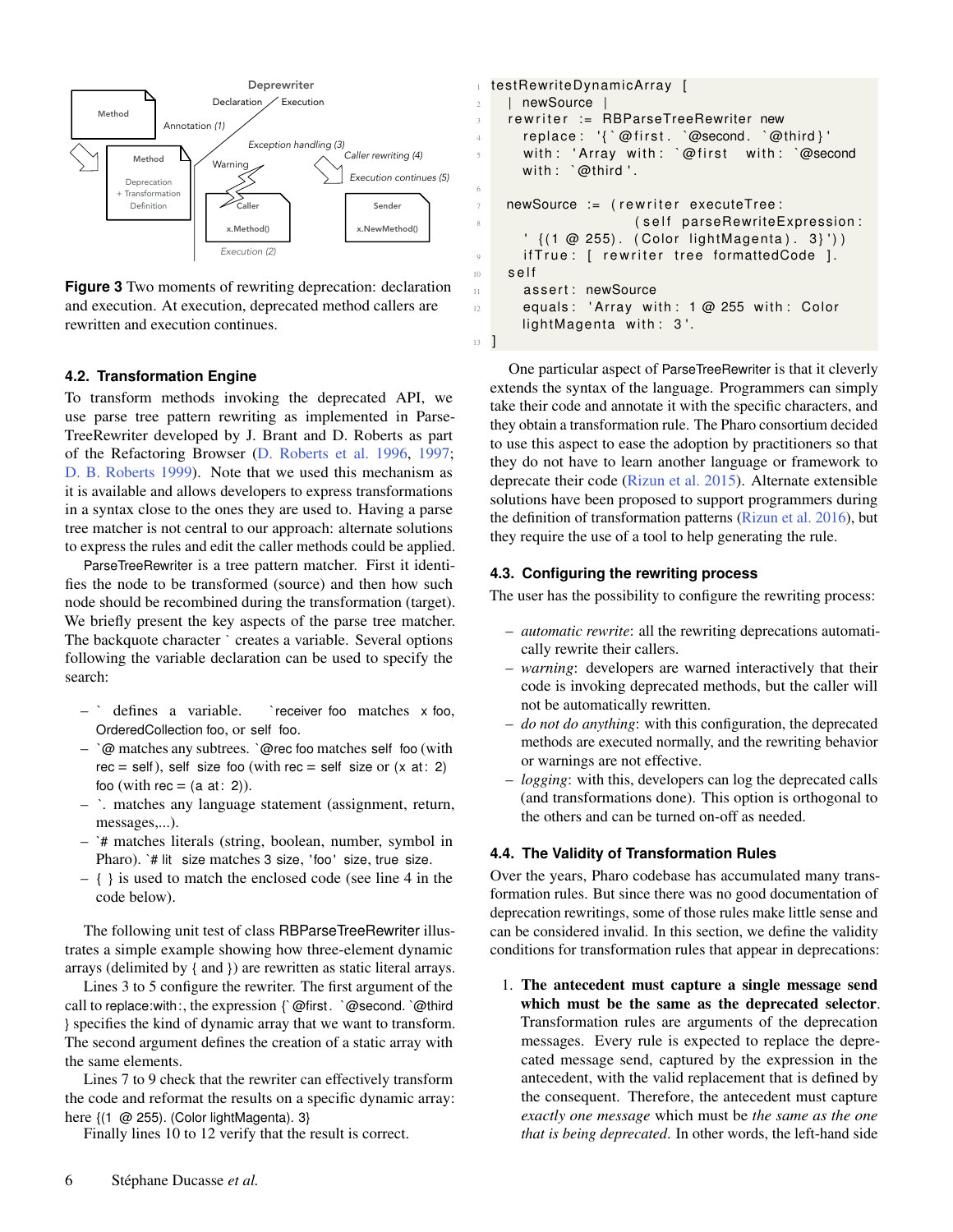<span id="page-6-0"></span>

| <b>Type</b>   | <b>Deprecation selector</b>                                                                   | <b>Introduced</b> in | <b>Senders</b> |
|---------------|-----------------------------------------------------------------------------------------------|----------------------|----------------|
| Non-rewriting | deprecated: an Explanation                                                                    | $\leq$ Pharo 2       | 113            |
| (149)         | deprecated: an Explanation on: a Date in: a Pharo Version                                     | $\leq$ Pharo 2       | 36             |
| Rewriting     | deprecated: an Explanation on: a Date in: a Pharo Version transform With: a Rule              | Pharo 6              | $\overline{4}$ |
| (218)         | deprecated:transformWith: aRule                                                               | Pharo 6              | 214            |
|               | deprecated: an Explanation on: aDate in: aPharoVersion transform With: aRule when: aCondition | Pharo 7              | $\Omega$       |
|               | deprecated:transformWith: aRule when: aCondition                                              | Pharo 7              | $\Omega$       |
| Total:        |                                                                                               |                      | 367            |

**Table 1** Six deprecation selectors available in Pharo 8 together with number of senders.

expression of a transformation rule must always be in the form `@rec deprecatedSelector: `@arg (with any number of arguments).

- 2. Neither antecedent nor consequent can be empty. If the antecedent is empty, then the transformation rule cannot capture anything and will never be applied. In addition, a consequent cannot be empty because we do not consider it as a good practice to automatically delete method calls from the client code without replacement.
- 3. Antecedent and consequent must be different. If they are not, then the transformation rule has no effect because it replaces the captured message send with exactly the same message send.

## <span id="page-6-1"></span>**4.5. Deprecation Scenarios and How they are Supported**

In this section, we discuss multiple scenarios that can lead to deprecations. For every scenario, we specify whether or not it can be handled by DEPREWRITER and explain the cases when additional information is required to automatically rewrite the client code. The list is not exhaustive but it covers the majority of scenarios that we have encountered in practical applications (see Section [5\)](#page-7-0) and partially inspired by the lists of refactoring operations that were analysed by Murphy-Hill *et al.* [\(Murphy-](#page-19-19)[Hill et al.](#page-19-19) [2011\)](#page-19-19) and Dig et al. [\(Dig & Johnson](#page-18-11) [2006\)](#page-18-11).

- Rename method method renaming is the most common refactoring operation [\(Murphy-Hill et al.](#page-19-20) [2009\)](#page-19-20). If the renamed method is part of a public API, it is a good practice to add a deprecated method with oldMethodName that calls the newMethodName. Renamed methods retain the same received and same list of arguments. This means that the deprecations introduced as part of method renaming can always be supported with transformation rules in the form `@receiver oldMethodName: `@arguments  $\rightarrow$ `@receiver newMethodName: `@arguments.
- **Remove argument**( $\text{-s}$ ) similar to renaming, when one or multiple arguments are removed from a method, the

old method name can be deprecated.<sup>[5](#page-0-0)</sup> This scenario can always be supported with a transformation rule in the form `@receiver oldMethodName: `@oldArguments  $\rightarrow$  `@receiver newMethodName: `@newArguments where `@newArguments is a subset of `@oldArguments.

- Add argument( $-s$ ) this scenario is similar to the previous one, however, the `@newArguments is a superset of the ` @oldArguments. To create a transformation rule that could automatically update method calls in the client code, developers who introduce the deprecation must provide default values for the new arguments. In many cases this is not possible.
- Change receiver when the receiver is changed it means that either the method was moved to a different class (if method name is the same) or that another method from a different class is called instead (if method name is different). This scenario can be handled by a rule only if new receiver is one of the arguments of the old method call, a literal value, or a global variable (*e.g.,* a class name). In other cases, when new receiver must be instantiated, transformation rules are not enough to automatically rewrite the client code. Here is an example of changing the receiver with a transformation rule: `@gradebook gradeOf: `@student  $\rightarrow$  `@student grade . A possible side effect of such a replacement is that a receiver can be initialized and never used.
- Split method a method call needs to be replaced with two or more method calls. Each method can be called from the return value of the previous method:  $f() .g()$ . h(), sent as an argument to the previous method:  $f(g(h))$  $($ )), or sent as a cascade message — a special syntax in Pharo that allows one to send multiple messages to the same receiver [\(Black et al.](#page-18-8) [2009\)](#page-18-8). For example, ` @receiver evaluate: `@argument  $\rightarrow$  `@receiver statements: `@argument; evaluate (both messages in consequent are sent to the same receiver). The *split method* scenario can be handled with a transformation rule if all receivers and arguments in the consequent appear in the antecedent or are literal values or global variables.

<sup>5</sup> Since in Pharo arguments are inserted between the parts of a method name, it is not possible to change the number of arguments without also changing the name of a method.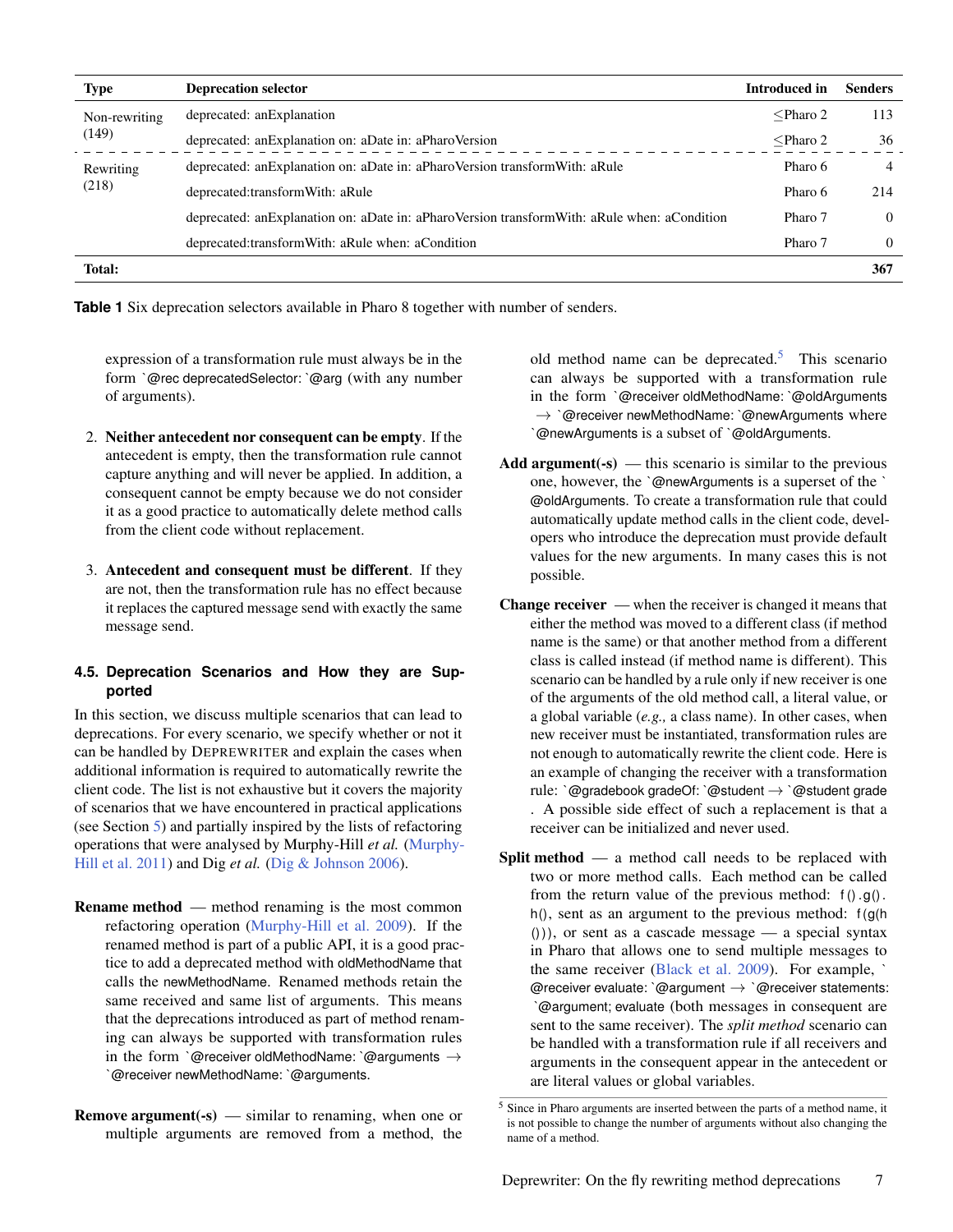- Delete method it is common to delete a method without replacement. In this case, the method can be deprecated but there is no transformation rule that can rewrite the client code.
- **Push down** if the method is pushed down into the subclass, it may be deprecated in the superclass, however, one can not automatically rewrite the callers because it is not clear which of the subclasses should be instantiated instead (as well as how to instantiate the subclass).
- Deprecate class when the class is deprecated, all of its methods can be deprecated as well. In this case, the transformation rule can not be introduced because it is not only the method call that must be replaced but also the code that instantiates the receiver.
- Complex replacement in addition to the scenarios described above, there are also more complex situations when a method deprecation would require client developers to introduce changes into multiple locations in their code (can not be handled with the current implementation of DE-PREWRITER) or to replace a method call with a more complex expression that may include block closures, streams, etc. (can be handled if all the variables are known). It is also possible that a complex replacement requires client developers to make extra decisions and introduce different fixes depending on the specific situation.

# <span id="page-7-0"></span>**5. Analysis of Deprecated Methods in Pharo 8**

DEPREWRITER has been introduced into Pharo at version 6.0 (in 2017). During the last four years, it has been used by the Pharo community to supply method deprecations with rules that can automatically rewrite client code. To better understand how the DEPREWRITER is used in practice, we have analysed the 3[6](#page-0-0)7 method deprecations collected from Pharo  $v8.0$ , the latest stable version of the Pharo Project.<sup>[7](#page-0-0)</sup>

Here are the research questions we want to answer:

- <span id="page-7-1"></span>RQ1 Adoption. How widely adopted are the rewriting deprecations?
- <span id="page-7-2"></span>RQ2 Flexibility. What are the different types of deprecation scenarios that can be supported by DEPREWRITER?
- <span id="page-7-3"></span>RQ3 Limitations. What are the more complex scenarios that can not be supported by the current implementation of the DEPREWRITER?

In this section, we report the results of our analysis.

**Cleaning the Data.** Before analysing the deprecated methods, we performed several data cleaning steps to only retain those deprecations that are relevant. First, we have removed 8 deprecated methods that were used only for testing (*e.g.,* deprecatedMethod1, deprecatedMethod2). We also removed 2 deprecations that contained an invalid transformation rule, based on the validity criteria discussed in Section [4.4.](#page-5-2) Finally, we have found one case that was not a real method deprecation but a workaround to deprecate a pragma (a static method annotation; Pharo does not support pragma deprecation). As a result of this step, out of 378 deprecated methods found in the Pharo 8 image, only 367 were retained for analysis.

**[RQ1.](#page-7-1) How widely adopted are the rewriting deprecations?** To answer this question, we calculate the proportion of method deprecations in Pharo v8.0 that contain transformation rules and the number of different people who introduced them into the source code.

In Pharo, there are six selectors that can be used to deprecate a method. In Table [1,](#page-6-0) we provide the list of those selectors along with the Pharo version in which they were introduced and the number of senders (the number of times the selector is used) in Pharo v8.0. The first two selectors exist in Pharo since v2. They allow developers to mark a method as deprecated and provide an explanation message that will be displayed in a warning dialog when a deprecated method is invoked. The second selector also allows one to specify the date and library version at which the method was deprecated. Method deprecations that are declared with those two selectors do not contain a transformation rule, which is why we call them the *non-rewriting deprecations*. Those deprecations are similar to the ones declared in Java using the *@Deprecated* annotation or the *@deprecated* Javadoc tag. The other four selectors were introduced in later versions of Pharo. They allow developers to specify the correct replacement for a deprecated method call in a form of a transformation rule that can automatically rewrite the call-sites inside the client code. We call deprecations that were declared with those selectors the *rewriting deprecations*. The last two rewriting selectors also allow one to specify the condition that will be checked before applying the transformation rule. As can be seen in Table [1,](#page-6-0) out of the 367 deprecated methods that we found in Pharo 8, 149 deprecations are non-rewriting (41%), and 218 are rewriting (59%). This means that the majority of method deprecations in Pharo contain the transformation rules.

For every method deprecation, we have found the commit in which it was introduced into the project. This allowed us to identify the author of each deprecation. 16 out of 367 deprecations remain in Pharo since before v6.0.0. They were introduced with a different version control system, which makes it hard to identify the authors. By analysing the other 351 deprecations, we have found that they were introduced by 15 different developers. Rewriting deprecations were introduced into the Pharo project by 8 different developers. This means that the majority of developers who manage deprecations in Pharo project are familiar with DEPREWRITER.

**[RQ2.](#page-7-2) What are the different types of deprecation scenarios that can be supported by DEPREWRITER?** To answer this

<sup>6</sup> The source code of Pharo v8.0 was loaded from an open source repository <https://github.com/pharo-project/pharo> at commit *bbcdf97*

<sup>7</sup> Pharo is a programming language and an IDE written entirely in itself. This can be a source of confusion. In this section, we analyse how rewriting deprecations, introduced into Pharo (an open-source project with over 140 contributors), were used by its developers to deprecate methods in other parts of the same project. In other words, we study how Pharo developers use the rewriting functionality of Pharo to deprecate methods in Pharo.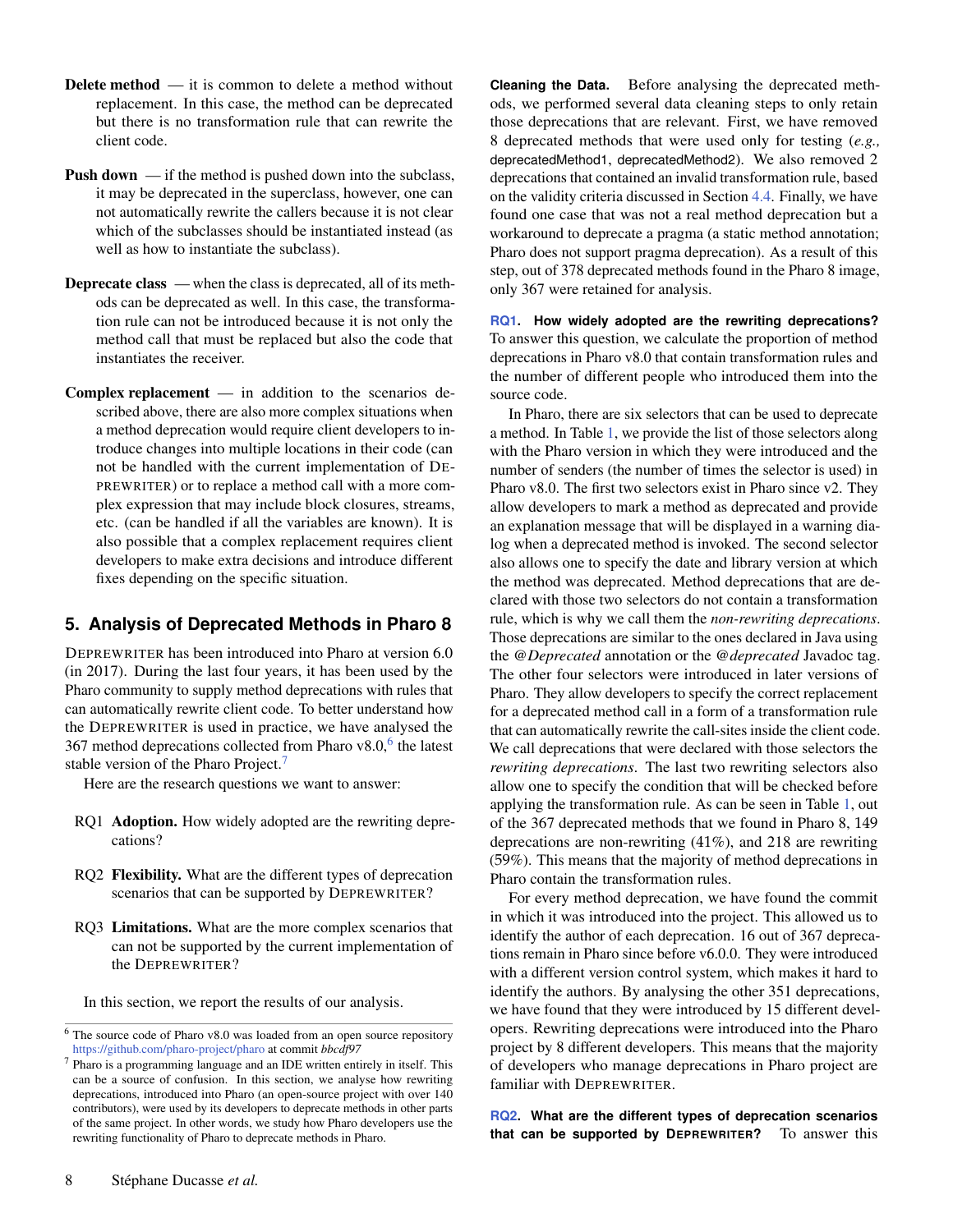question, we analyzed the 218 rewriting deprecations that we have extracted from Pharo v8.0. Each one of those deprecations contains a transformation rule in the form *antecedent*  $\rightarrow$  *consequent*. The antecedent is a left-hand side of the rule, which is an expression that matches the piece of deprecated code that needs to be replaced. The consequent is the right-hand side of the rule which defines the replacement.

We classified the transformation rules according to the deprecation scenarios proposed in Section [4.5.](#page-6-1) The summary of this classification is presented in Table [2.](#page-9-1) The first column of the table contains the list of scenarios and the second column specifies whether the deprecation from each scenario can be supplied with a transformation rule. The option *yes\** means that in some cases it is possible to express the replacement with a transformation rule, while in the other cases, additional information or a manual fix may be needed. The third column of the table contains the number of rewriting deprecations corresponding to each scenario that were found in Pharo 8. The last two columns of the table will be discussed in the rest of this section.

One can see that *Rename method* is the most common scenario for which the developers of the Pharo Project use transformation rule. 179 out of 218 rewriting deprecations (82%) express method renaming. Developers also use transforming deprecations for other scenarios. This includes 28 *Split method* rules that replace a method call with multiple ones and 5 complex rules, all of which replace a method call with an expression containing a block closure. Examples of the transformation rules that we have collected from Pharo 8 can be found in Table [3.](#page-10-0)

Such a diverse collection of rules demonstrates the flexibility of DEPREWRITER.

**[RQ3.](#page-7-3) What are the more complex scenarios that can not be supported by the current implementation of the DE-PREWRITER?** In this section, we explore the non-rewriting deprecations and try to understand (1) if some of them can be automated using DEPREWRITER; (2) what makes deprecations hard to automate. In fourth column of Table [2,](#page-9-1) we present the number of non-rewriting deprecations that we found in Pharo 8, classified by the deprecation scenarios presented in Section [4.5.](#page-6-1) Those deprecations were introduced into the image without a transformation rule. We analysed each one of them to see if a rule is impossible in that case or if it could be added but the developers who deprecated the method missed the opportunity to write a rule. For each non-rewriting deprecation that could have a rule, we introduced it. The fifth column of the table presents the number of rules that we introduced to turn non-rewriting deprecations into the rewriting ones.

As can be seen in the table, 69 non-rewriting deprecations belong to either the *Delete method*, *Push down*, or *Deprecate class* scenario, which means that the removed method does not have a replacement and the transformation rule can not be introduced. Those are 46% of all non-rewriting deprecations and 19% of all deprecations that we found in Pharo Project. In Section [4.5,](#page-6-1) we claimed that *Method rename* and *Remove argument(-s)* scenarios can always be supported by rules. This can be seen in Table [2.](#page-9-1) We proposed rules for all non-rewriting deprecations

from those categories. We could also introduce a rule for one deprecation out of 7 that belong to the *Add argument(-s)* category. In that case, we used an empty literal value as default argument. In other 6 cases, default argument is either impossible or must be defined by the experts.

As can be seen in Table [2,](#page-9-1) for 2 out of 43 non-rewriting deprecations that represent the complex replacement we introduced a transformation rule thus turning them into the rewriting deprecations. The other 41 complex deprecations are of particular interest for our study because they are the non-trivial scenarios that indicate the limitations of DEPREWRITER. 4 of those deprecations require clients to override an abstract hook method and 1 deprecation requires client to implement a subclass. The current implementation of DEPREWRITER only deals with method calls and the support for object oriented rewriting could be an important direction of our future work. 3 deprecations propose different replacements to the clients depending on certain conditions. 17 deprecations require complex changes in multiple locations of client code (*e.g.,* initialization of objects that will be passed as arguments, removing the initialization of objects that are no longer needed, different treatment of return values, etc.). Such replacements are not easy to automate. They must be performed manually by client developers. Finally, 16 non-rewriting deprecations were either poorly documented or had very complicated replacement instructions that require an expert to understand and apply them.

**Pull Requests with Proposed Rules.** Out of 149 nonrewriting deprecations, we have identified 33 cases (22%) when the transformation rule was possible but developers missed the opportunity to introduce it. We have added the rules to those deprecations and submitted them as pull requests to the development version of Pharo 9. Out of those 33 deprecated methods, 10 have already been removed from Pharo 9, 6 methods have already been supplied with the transformation rules (same as the ones we have proposed), and 1 deprecation has been reverted (method that was marked as deprecated will not be removed after all). The other 16 transformation rules that we have submitted as pull requests were merged into Pharo  $9.8$  $9.8$  In Appendix [A,](#page-21-0) we list some of the rules that we have proposed.

**Analysis Conclusion.** The analysis presented in this section demonstrates how developers use transforming deprecations in real cases of library evolution. It also helps us identify the strengths and limitations of DEPREWRITER. Below we list the main conclusions of our analysis.

– Adoption of transforming deprecations by developers. Out of 367 deprecated methods that we found in Pharo 8, 218 methods (59%) use transformation rules to automatically rewrite their users. Those deprecations were introduced by 8 different developers, which is more than half of the total number of developers who deprecated methods in Pharo 8. This demonstrates that the developers of Pharo project have adopted the technology discussed in this paper.

<sup>8</sup> Pharo is an open source project with more than 150 contributors. Each pull request must be approved by one or multiple reviewers who are members of the core team and are different from the person submitting the PR.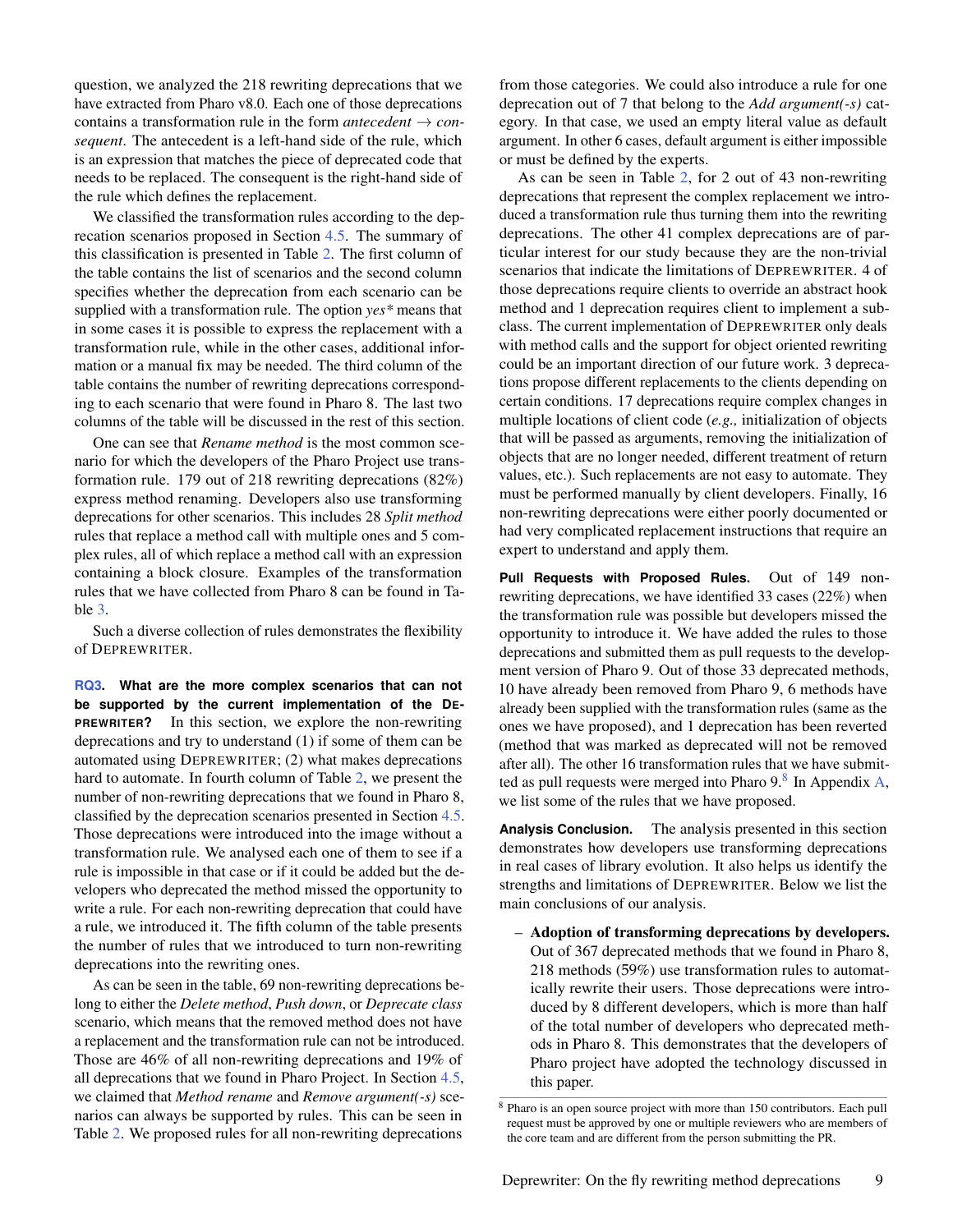<span id="page-9-1"></span>

| <b>Deprecation</b><br><b>Scenario</b> | Can be expressed<br>with a rule? | <b>Rewriting</b><br>deprecations | Non-rewriting<br>deprecations | <b>Rules introduced</b><br>by us |
|---------------------------------------|----------------------------------|----------------------------------|-------------------------------|----------------------------------|
| Rename method                         | yes                              | 179                              | 24                            | 24                               |
| Remove argument(-s)                   | yes                              | 3                                | 1                             |                                  |
| Add argument $(-s)$                   | $yes*$                           | 1                                | 7                             |                                  |
| Change receiver                       | $yes*$                           | 2                                | $\Omega$                      | $\theta$                         |
| Split method                          | $yes*$                           | 28                               | 5                             | 5                                |
| Delete method                         | no                               |                                  | 52                            |                                  |
| Push down                             | no                               |                                  | 13                            |                                  |
| Deprecate class                       | no                               |                                  | 4                             |                                  |
| Complex replacement                   | $yes*$                           | 5                                | 43                            | 2                                |
| Total:                                |                                  | 218                              | 149                           | 33                               |

**Table 2** Different scenarios that may require method deprecation. In the second column, we specify if this scenarios can be expressed with a transformation rule. *"yes\*"* means that in some cases the rule is possible, but in other cases, additional information may be required. The third column contains the number of rewriting deprecations found in Pharo image. The fourth column contains the number of non-rewriting deprecations related to each scenario — the ones that do not contain transformation rules. The last column contains the number of rules that we introduced and submitted as pull requests.

- Flexibility of transforming deprecations. The analysis shows various scenarios of method deprecations that can be supported with DEPREWRITER. In most cases, developers use the tool to deprecate methods that were renamed. They also use it to express more complex rules such as removed or added arguments, splitting one method into multiple methods, etc.
- Limitations of transforming deprecations. We have identified several situations that can not be covered by the DEPREWRITER or can not be expressed by the language of transformation rules. Those cases can help us understand how we can improve the mechanism for expressing and applying the rules — a topic that we plan to cover in future work. The most interesting case is the lack of support for object-oriented rewriting (overriding abstract methods, introducing subclasses, adding methods, etc.).

# <span id="page-9-0"></span>**6. User Survey**

Making a sound evaluation of DEPREWRITER is difficult because it is often applied to the private code of developers using Pharo. In addition, developers can have different development processes. To understand how DEPREWRITER is used and perceived by developers in the Pharo ecosystem, we performed an open survey. The participants of the survey are developers programming in Pharo. We did not select the participants based on their practices or use of DEPREWRITER. From that perspective, they can either know or not the existence of DEPREWRITER, and be either *client* or *library* developers as defined at the start of this article.

With this survey, we set the following research questions:

<span id="page-9-2"></span>RQ4 How is DEPREWRITER used by client developers who

are affected by deprecation rewriting?

- <span id="page-9-3"></span>RQ5 How is it used by the developers who introduced the rewriting deprecations into their systems?
- <span id="page-9-4"></span>RQ6 What are the configurations of DEPREWRITER that are preferred by users?

The list of survey questions is available in Appendix [B.](#page-21-1) Because of the limited space, we cannot provide all the answers to the open questions. Once the paper is accepted, we will release the data on a public archive. We received the answers from 46 developers.

**Population Characterization.** We asked developers to characterize their development effort into *application*, *library* and *frameworks* (framework implying some sort of extensibility). The two last choices embed the idea that the developed software is used by other developers. Hence library and framework developers present more concerns about change impact. Table [4](#page-10-1) shows that we have a large part of participants making applications (93%, 43 out of 46), and we still have many working on library development (71%, 33 out of 46). In addition, 32 reported to do application *and* library development. Such numbers are not surprising; because library developers are sensitive to deprecations and the impact of their changes. So, it is normal that they got a stronger incentive to participate in the survey.

Then we asked how often they migrate their software. A release cycle of Pharo is one to one and a half years. And, this is a main source of migration. The data in Table [5](#page-10-2) show that 58% of developers (27 out of 46) are often migrating their code to newer versions of Pharo. A couple of developers mentioned in the optional comments that they always migrate to bleedingedge versions.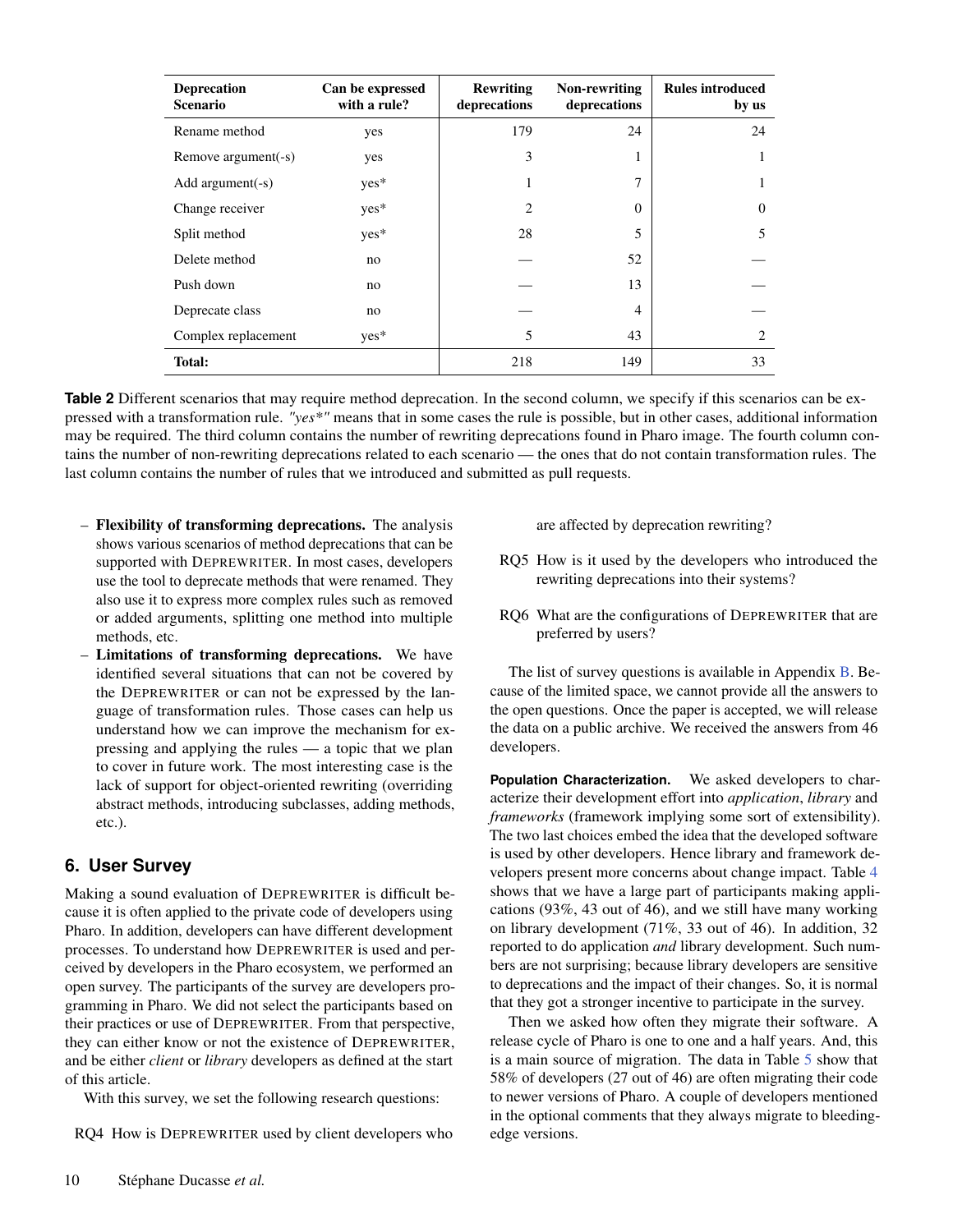<span id="page-10-0"></span>

| <b>Scenario</b>          | Antecedent                                                                                                                  | Consequent                                                                                                                                              |
|--------------------------|-----------------------------------------------------------------------------------------------------------------------------|---------------------------------------------------------------------------------------------------------------------------------------------------------|
|                          | '@receiver getAction                                                                                                        | @receiver action                                                                                                                                        |
| Rename<br>method         | '@receiver selectedPage: '@statements1                                                                                      | '@receiver selectPage: '@statements1                                                                                                                    |
|                          | @receiver keyword: '@arg1 arguments:<br>'@arg2                                                                              | '@receiver selector: '@arg1 arguments:<br>'@arg2                                                                                                        |
| Remove<br>$argument(-s)$ | '@receiver interpretASpec: '@statements1<br>model: '@statements2 selector:<br>'@statements3                                 | '@receiver interpretASpec: '@statements1<br>presenter: '@statements2                                                                                    |
|                          | '@receiver addSelector: '@statements1<br>withMethod: '@statements2 notifying:<br>'@statements3                              | '@receiver addSelector: '@statements1<br>withMethod: '@statements2                                                                                      |
| Add $argument(-s)$       | @receiver getEnv: '@arg'                                                                                                    | '@receiver at: '@arg ifAbsent: [ nil ]                                                                                                                  |
|                          | '@receiver write: '@statements1                                                                                             | '@statements1 putOn: '@receiver                                                                                                                         |
| Change<br>receiver       | '@rec asicon                                                                                                                | self iconNamed: '@rec                                                                                                                                   |
|                          | '@receiver openNativeBrowserOn: '@arg                                                                                       | NativeBrowserOpenVisitor openOn: '@arg                                                                                                                  |
|                          | '@receiver listItems                                                                                                        | '@receiver model items                                                                                                                                  |
| Split method             | '@receiver commentsAt: '@argument                                                                                           | ('@receiver compiledMethodAt: '@argument)<br>comments                                                                                                   |
|                          | '@receiver evaluate: '@statements1 in:<br>'@statements2 to: '@statements3 notifying:<br>'@statements4 ifFail: '@statements5 | '@receiver source: '@statements1; context:<br>'@statements2; receiver: '@statements3;<br>requestor: '@statements4; failBlock:<br>@statements5; evaluate |
| Complex<br>replacement   | '@receiver whenSelectionIndexChanged:<br>'@argument                                                                         | '@receiver selection whenChangedDo: [<br>:selection   '@argument value: selection<br>selectedIndex 1                                                    |
|                          | '@receiver whenSelectedItemChangedDo:<br>'@argument                                                                         | '@receiver whenSelectionChangedDo: [<br>:selection   '@argument cull: selection<br>selectedItem 1                                                       |

**Table 3** Examples of the transformation rules extracted from Pharo 8.

<span id="page-10-1"></span>

| Development type | Yes       | No      | Uncertain |
|------------------|-----------|---------|-----------|
| application      | 43 (93%)  | 0       | 3(7%)     |
| library          | 33 (71\%) | 6(13%)  | 7(15%)    |
| framework        | 24 (52%)  | 13(28%) | 9(19%)    |

**Table 4** Survey: *"What kind of software do you maintain?"*

<span id="page-10-2"></span>

| Frequ | Verv  | <b>Often</b>         | <b>From time</b> | <b>Not</b> | <b>Never</b> |
|-------|-------|----------------------|------------------|------------|--------------|
| ency  | often |                      | to time          | often      |              |
|       |       | $8(17\%)$ $19(41\%)$ | 13(28%)          | 6 (13%)    | 0            |

**Table 5** Survey: *"How often do you migrate your software to newer versions of its dependencies?"*

**[RQ4.](#page-9-2) How is DEPREWRITER used by client developers who are affected by deprecation rewriting?** We asked several questions about the migration and the perception of the current automatic migration approach based on rewriting deprecations. The first set of questions focuses on rewriting deprecations from a client developer perspective.

- To the question *'Do you see value in having tools to help with code migrations?'*: Unsurprisingly, all the participants agreed that they see a value.
- To the question *'Do you know Pharo's support for automatic deprecation rewritings?'* 35 (76%) reported that they knew the existence of rewriting deprecation, 4 did not, and 7 were not certain.
- *'Did automatic deprecation rewritings help you in a migration?'* This question is an important one. Table [6](#page-11-0) shows that 28 (60%) participants of 46 acknowledged that the rewriting deprecations helped them, while 10 mentioned otherwise and 8 are uncertain.

We then proposed open questions to be able to understand more precisely what the practitioners meant. We present ver-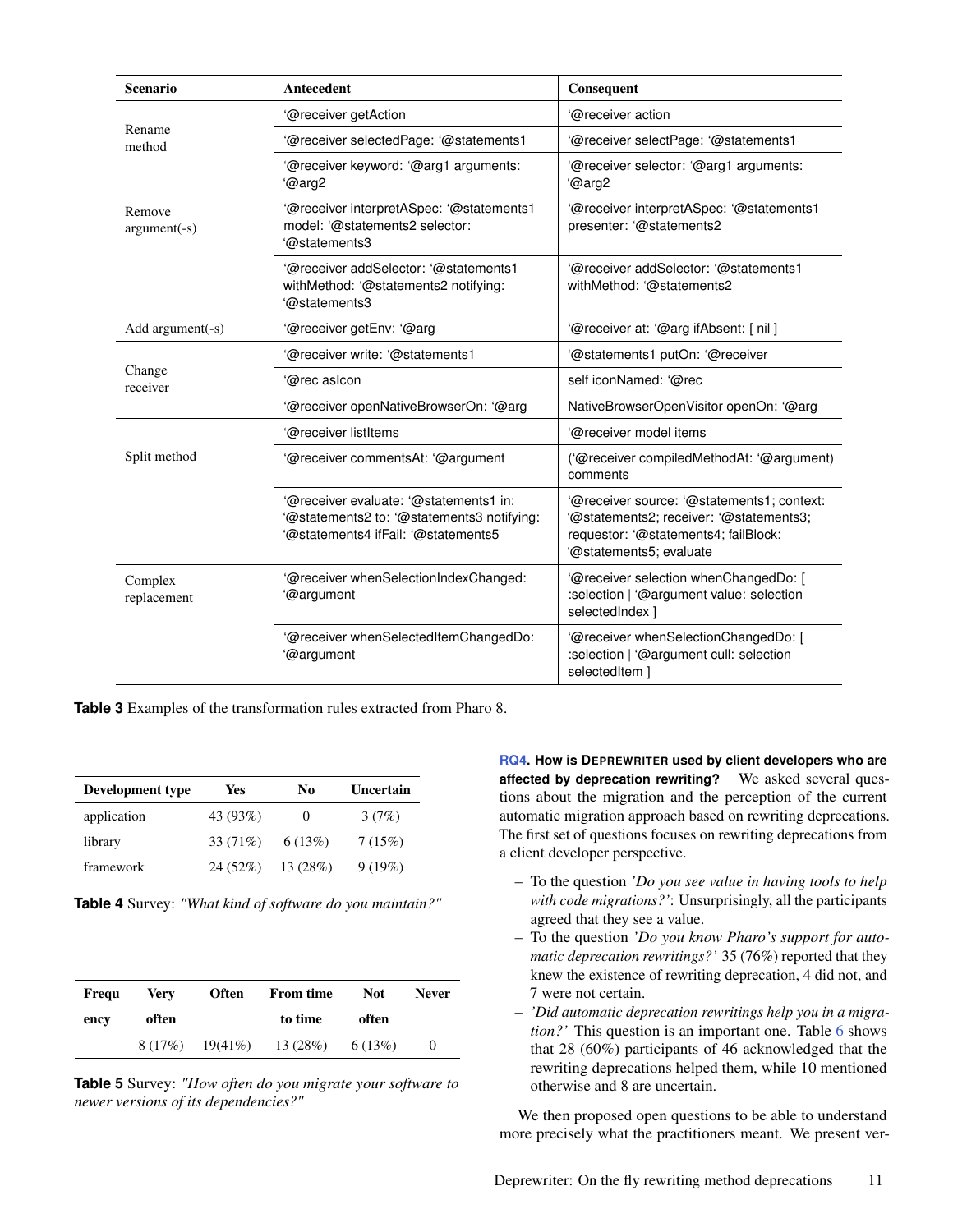<span id="page-11-0"></span>

|                        | Yes        | No      | Uncertain |
|------------------------|------------|---------|-----------|
| Knowing deprewriter    | 35 (76%)   | 4(8%)   | 7(15%)    |
| Did it help migrating? | $28(60\%)$ | 10(21%) | 8(17%)    |

**Table 6** Survey: *"Do you know Pharo's support for automatic deprecation rewritings?"* and *"Did automatic deprecation rewritings help you in a migration?"*

batim some of the answers that were added in the comment field related to the question *'How did automatic deprecation rewritings help you in a migration?'*. We selected the most representative or critical ones as well as the ones suggesting improvements.

- *'I help me to migrate API in the case where old and new API are overlapping.'*
- *'My software migrated on its own without me having to do anything! If anything, maybe it's too invisible. Packages show up dirty without a clear cause. Although I can't think of an obvious solution except maybe a warning with a setting, like deprecations themselves.'*
- *'They are useful to find all places where a deprecated method is really called. Just they can also be a bit annoying. Especially as they are done automatically, sometimes, I was seeing code changes, and I was not sure if I did that or if it was done by an automated refactoring.'*
- *'It shows the right way to use the new API.'*
- *'I observed it when loading an old package. It was cool. Too often, we lose code from rot as the base image moves in a new direction, and we have old code that will no longer load.'*
- *'Running the tests transformed the code to the new protocol'*
- *'I often can afford to immediately delete an old method and rewrite all users to a new one. From time to time, I use rewrite method to change callers of a method with a common name. In other words, I use it in cases where simple method rename action is difficult to filter by a scope.'*
- *'I remember the automatic rewritings of some Spec2 (or Spec?) rules that migrated my tool without efforts from my side other than code reviewing quite fast before creating the commits. Given that Iceberg supports creating commits from part of the working copy changes, it was easy for me to untangle the changeset between migration changes vs. intended changes (*e.g., *fixing a bug).'*

Analyzing such comments, three main points are noticeable.

- First, the majority of surveyed users appreciate the automation offered by the process.
- Second, some users would like to have more control over the process. It is true that getting a package with changes that are done automatically is surprising without a priori notice.
- Third, and more interesting, some users understand the main strength of DEPREWRITER: the approach helps them

to deal with heavily used (megamorphic) methods and that the deprecation transformation at runtime provides a precise scope that only rewrites the executed method.

**[RQ5.](#page-9-3) How is DEPREWRITER used by the developers who introduced the rewriting deprecations into their systems?** We also asked the practitioners about their experience introducing the rewriting deprecations.

- To the question *'Did you write your own automatic deprecation transformation rules to help migrate your users?*: 16 participants out of 46 answered *yes"* (34.8%), while 23 answered *"no"* (50%) and 7 (15.2%) did not answer the question, which we interpret as no (See Table [7\)](#page-11-1). The high percentage of writers is probably related to the fact that developers replying to this survey were already interested in the topic. Nevertheless, it is surprising to see that developers outside the core team (which is composed of 12 people) are writing deprecations for their own libraries because neither documentation nor announcement have been made about DEPREWRITER prior to this article.
- To the question *'How easy it was to write a rewrite rule?'*, 2 found the expressions very easy, 1 easy, 9 medium, and 1 difficult, 27 did not answer (see Table [8\)](#page-11-2). The other 3 out of 16 participants who mentioned that they write transformation rules, did not report the difficulty level.
- To the question *'Can you tell us about the cases where you found it impossible to use automatic deprecations?'*, 4 developers indicated that they need support for rewriting on the level of class deprecations, 4 developers wrote that they need object-oriented rewriting that we have discussed in the previous section (rewriting implementors of deprecated abstract hooks, introducing subclasses, etc.), 2 developers requested conditional rewriting. Those answers demonstrate the limitations of DEPREWRITER that can be targeted in the future work (see Section [9\)](#page-14-0).

<span id="page-11-1"></span>

|                                                  | Yes | No. | <b>Uncertain</b> |
|--------------------------------------------------|-----|-----|------------------|
| <b>Did you write rules?</b> $16 (35\%)$ 23 (50%) |     |     | 7 (15%)          |

**Table 7** Survey: *"Did you write your own automatic deprecation transformation rules to help migrate your users?"*

<span id="page-11-2"></span>

|                                                        | Verv | Easy | <b>Medium</b> Difficult | No        |
|--------------------------------------------------------|------|------|-------------------------|-----------|
|                                                        | easy |      |                         | Answer    |
| <b>How easy?</b> $2(4\%)$ $7(15\%)$ $9(20\%)$ $1(2\%)$ |      |      |                         | 27 (59 %) |

**Table 8** Survey: *"How easy it was to write a rewrite rule?"*

**[RQ6.](#page-9-4) What are the configurations of DEPREWRITER that are preferred by users?** The next series of questions is related to the default configuration of the automatic rewriter. It should be noticed that the two first questions are not opposite of each other. The deprecation can rewrite and transform the callers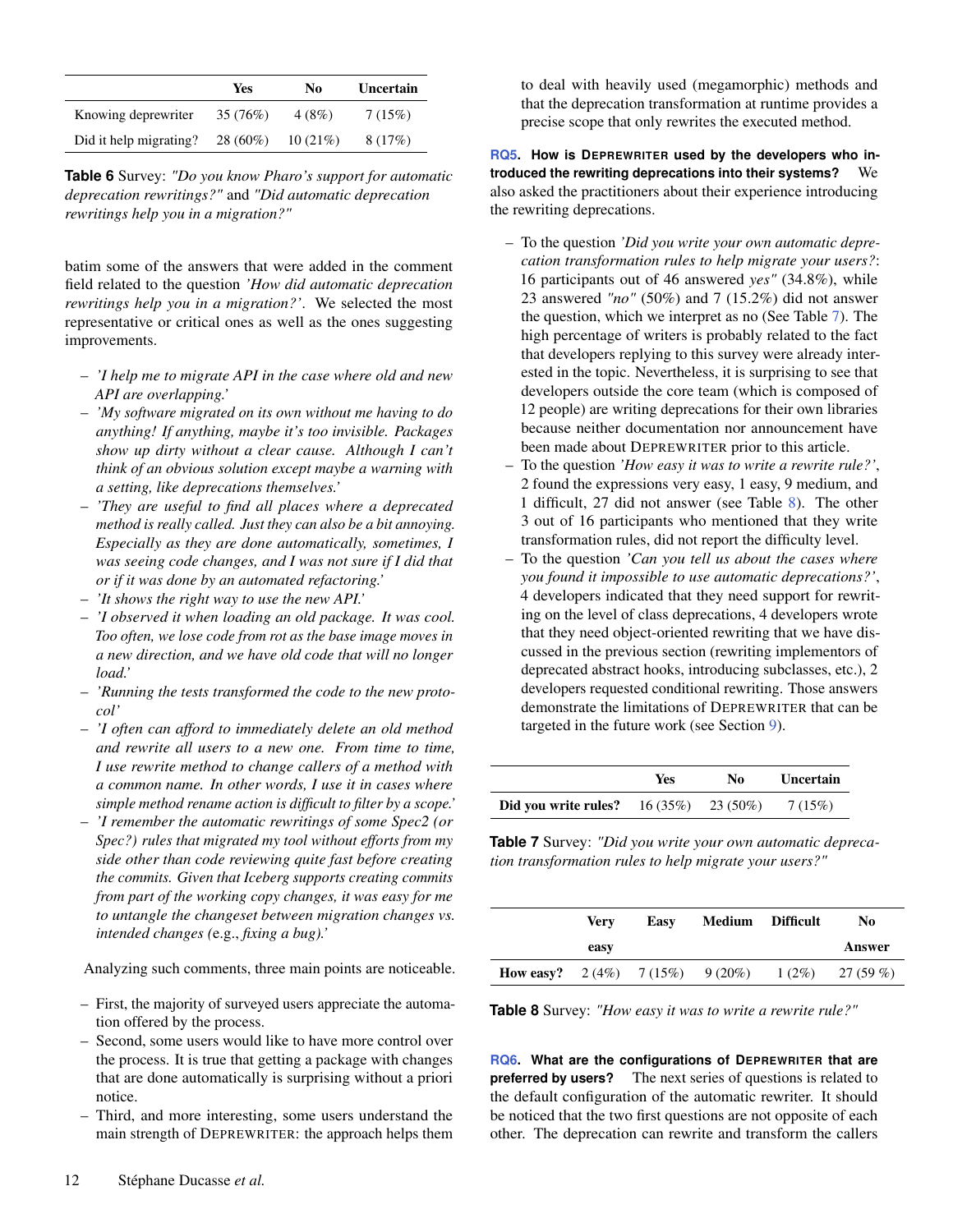while at the same time notify the users with a warning. The default setting proposed in Pharo is to silently rewrite code. This decision is probably not good to communicate with the users, as some have reported in previous feedback.

- To the question *'A setting allows you to control if a deprecated call is automatically rewritten or not. Do you think automatic deprecations should be rewritten by default?'*: 22 on 46 (47%) report that the default behavior to rewrite the deprecated calls at execution is good, 14 (30%) think the inverse and 10 are uncertain (See Table [9\)](#page-12-2).
- To the question *'Another setting controls whether a deprecation should raise a warning or not when found at runtime. Do you think automatic deprecations should raise a warning by default?'* 24 of 46 (52%) report that raising a warning by default is important, 12 (26%) think the inverse, and 10 (21%) are uncertain (See Table [9\)](#page-12-2).
- To the question *What is your most frequent setup?* Developers uses a mix of configurations. No clear choice jumped out.

<span id="page-12-2"></span>

|                      | Yes      | No          | Uncertain |
|----------------------|----------|-------------|-----------|
| Rewriting by default | 22 (47%) | 14 $(30\%)$ | 10(21%)   |
| Raising a warning    | 24 (52%) | 12(26%)     | 10(21%)   |

**Table 9** Survey: What are the configurations f DE-PREWRITER preferred by the developers?

**Survey Conclusion.** The survey shows that the developers from Pharo community are familiar with the basic functionality of the DEPREWRITER and appreciate the automatic rewriting of method calls. Developers report that they need a better documentation that would inform them on how to write better transformation rules. $9$  A better default configuration also is desired, and some tooling easing the understanding of the automatic recompilation should help make the process less mysterious to the users. Finally, a survey demonstrates several shortcomings of DEPREWRITER that can be targeted in the future work (see Section [9\)](#page-14-0).

# <span id="page-12-0"></span>**7. Implementation**

We present the key points of the Pharo implementation of the automatic rewriting. However, since the general idea can be applied to other languages. In Section [8,](#page-13-0) we also present some sketches of possible implementations using exception or AOP [\(Kiczales et al.](#page-18-12) [2001;](#page-18-12) [Colyer & A.](#page-18-13) [2005;](#page-18-13) [Chern & De Volder](#page-18-14) [2007\)](#page-18-14).

## <span id="page-12-1"></span>**7.1. Call Site Identification using Stack Reification**

The call site identification is performed using the reflective capabilities of Pharo to access the execution stack as a chain of linked objects. Pharo's thisContext pseudo-variable creates on the fly an object representing the current C stack frame. This object is causally-connected to the C stack frame [\(Smith](#page-20-5) [1984\)](#page-20-5). Each stack frame has the knowledge of how to traverse the stack to create on the fly the caller stack frame. This gives us access to the whole chain of stack frames. Using this feature, we access the stack frame of the caller. Also, the reified stack frame has the responsibility to resolve its activated method. By using this, we are able to access the method to rewrite and its source code.

**Deprecation is a Warning.** As shown in Listing [1,](#page-12-3) the execution of a deprecated method will invoke the method deprecated: anExplanationString transformWith: aRule. This method creates an exception, configures it (passes as argument the sender of the deprecated method and the transformation rule) and invokes the method transform. The expression thisContext sender reifies the execution stack frame using the special variable thisContext, and it returns the call-stack frame of the caller of the current call. An important point is that the Deprecation class is a subclass of Warning. Warnings do not stop program execution. They just execute the default signal method when signalled, and then the program execution continues.

It means that in our case, the program executes, a deprecation is raised, and during the exception execution, the caller method is rewritten: when the deprecation warning finishes its execution, the program execution continues as normal, executing the body of the deprecated method. The rewriting happens as a side effect, as we do not perform the on-stack replacement. The rewritten method will be used for the next execution.

```
Object >> deprecated: anExplanationString
   transformWith: aRule [
       Deprecation new
            context: this Context sender;
\mathfrak s explanation: anExplanationString;
\delta rule: aRule;
            transform
 \mathbf l
```
**Listing 1** The method deprecated: transformWith:

**Rewriting steps.** The transform method does the following (Listing [2\)](#page-13-1):

- Lines 3-4, it checks if it has been configured to transform the caller or not. If the user wants a deprecation exception to be managed normally, the transformation does not happen. The exception is signaled.
- Line 5, the caller method is an identifier. The method contextOfSender is just doing context sender, it means that given the method that invoked the deprecated:transformWith :, it will find the stack element representing the caller call.
- Line 6, some internal usage of the code evaluator are ignored (code snippet executions are mapped to anonymous methods and we do not want to rewrite snippets therefore the implementation has to check that a caller is not a snippet execution).
- Line 7 grabs the program node of the AST representing the caller of the deprecated method.
- Line 8 the transformation rule (called a rewrite rule) is created based on the specifications of the deprecation.

 $9$  At the time of the article writing, no accurate documentation is available, only some unit tests.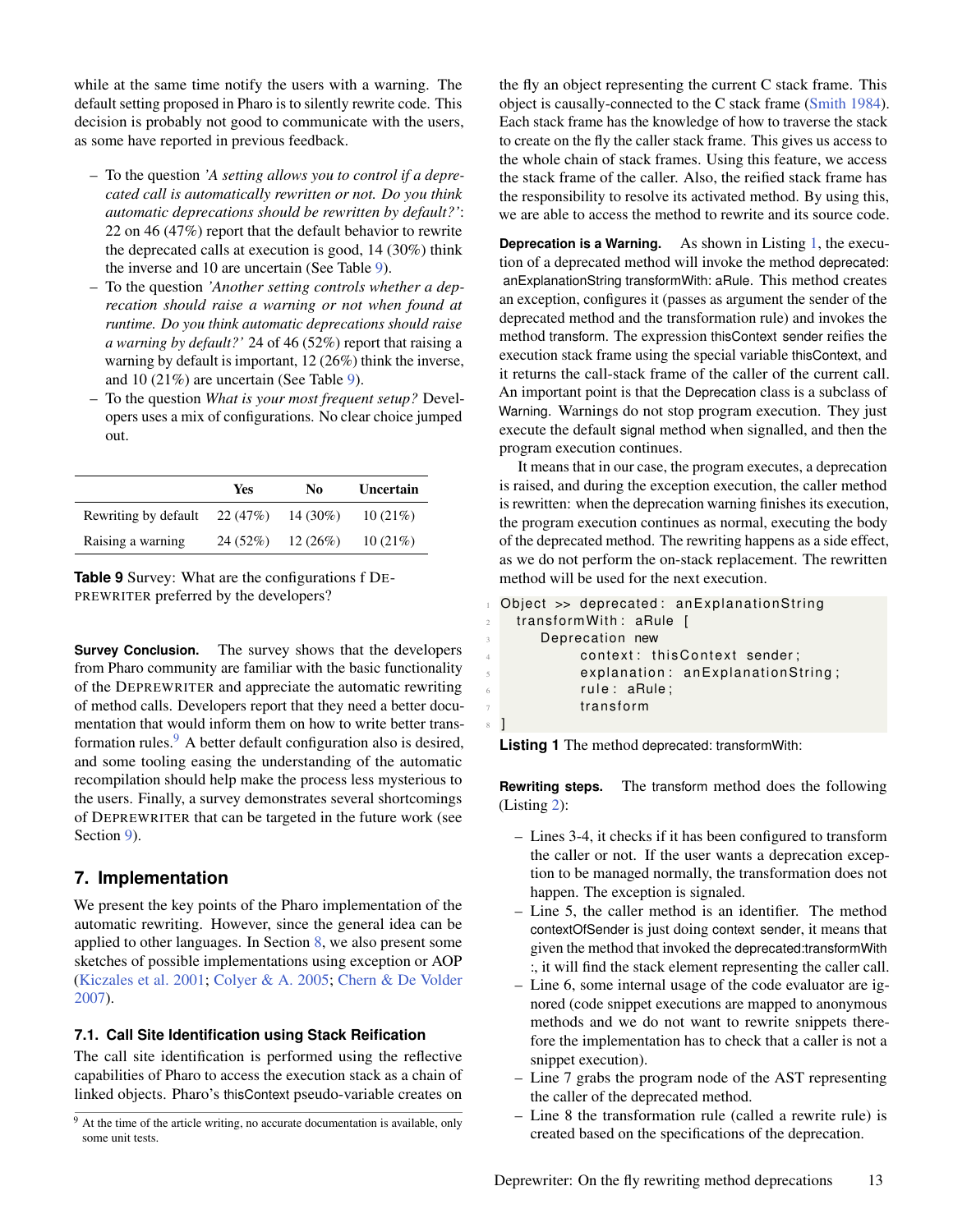- Lines 9-10 once we have the node and the rule, the method asks if the rule can be applied to the node. This is what is done in the message executeTree:. When the node cannot be rewritten, the default exception is raised.
- Lines 11-12, when the node can be rewritten, it is replaced by the corresponding expression and the method is recompiled. At this point, the currently executed method is still on the stack, and it continues its execution. This means that the rewritten code will only be executed on the next execution.

Note that if we have two calls to the same deprecated method in one method, we will execute this method twice to replace both cases.

```
Deprecation \gg transform [
2 | node rewrite Rule a Method |
       self shouldTransform
       if False: [ self signal ].aMethod := self contextOfSender method.
\delta aMethod is Dolt if True: [ \land self ].
7 node := self contextOfSender
      sourceNodeExecuted .
       rewriteRule := selfrewriterClass newreplace: rule key with: rule value.
       ( rewriteRule executeTree: node)
10 if False: [ \wedge self signal ].
11 node replace With: rewrite Rule tree.
12 aMethod origin compile: aMethod ast
      formattedCode classified: aMethod protocol.
13 ]
```
**Listing 2** The core of the rewriting behavior method transform :.

The implementation is relatively simple. It assembles existing functionality available in the language: exception mechanism, call-stack reification, and a parse tree rewriting engine.

## <span id="page-13-0"></span>**8. Sketches of Possible Alternative Implementations**

The approach proposed in this article requires two main features to be implemented in alternative languages and environments: (1) being able to detect the caller method of a deprecated one, and (2) being able to update the code of caller method to use the newer versions of deprecated methods.

To show the generality of our proposed solution, we present in this section possible alternative implementations for both required technical features. Each subsection presents different alternatives to the one used by our implementation. They are presented in order from more specific and powerful to more simple but still useful and generally available.

## **8.1. Caller Method Detection**

When a deprecated method is called, our approach needs to identify the method that has called the deprecated method. Once the caller method is correctly identified, it is updated using the transformation rule expressed in the deprecated method.

**Call-Stack Reification.** Our proposed solution is implemented by using the call-stack reification [\(Rivard](#page-19-3) [1996\)](#page-19-3) mechanism that is present in Pharo. This mechanism allows the inspection and manipulation of the current executed stack. By inspecting the current call-stack, we identify the caller method. The availability of this technique produces a cleaner and simpler implementation but it is not required to implement our approach as we show with the subsequent implementations below.

**Aspect-Oriented Programming Pointcuts.** Aspect-Oriented Programming (AOP) [\(Kiczales et al.](#page-18-15) [1997\)](#page-18-15) pointcuts have the ability to mark deprecated methods to execute caller update logic. AOP pointcuts identify the deprecated methods in a declarative way, without needing to modify the code of the deprecated methods. This information is expressed in metadata that is read by the AOP framework. In our proposed solution, we modify the deprecated method to explicitly start the update process of the caller. Using pointcuts, it is possible to identify deprecated methods without modifying the source code of these methods. The methods are modified by the AOP framework during the weaving process, without modifying the original source code. Also, AOP frameworks allow the developers to mark method call-sites (*e.g.,* making a pointcut every time a given method is called), by doing so it is possible to identify all calling sites to a deprecated method. This technique is applicable to replace our inspection of the current call-stack.

**Exceptions with Stack Trace Information.** As said, having high-level support for inspecting the call-stack is not needed for implementing our proposed approach. Using exception handling and logging is a possible way to identify the caller method. Using the fact that an exception thrown will capture the current stack trace information, it is possible to extract the caller method. Listing [4](#page-14-1) presents a possible pseudo-code Java implementation that throws an exception and processes the stack trace information to extract the method caller (even if it is a String representation).

## **8.2. Caller Method Update**

Once the caller method is identified, this method should be modified following the transformation rule in the deprecated method.

**Modifying the Source Code.** Our current implementation use tree matching rewriting [\(D. Roberts et al.](#page-19-4) [1996,](#page-19-4) [1997\)](#page-19-5). Although using tree matching rewriting allows us to write a rich set of possible deprecation rules, it is not necessary to implement our approach. Caller method source code might be modified by just manipulating strings. A simpler approach might use regular expression matching and replacing.

**Dynamic Software Update Support in Languages.** Once the source code is modified, we update the caller method with the new implementation. We use the dynamic software update (DSU) [\(Sandewall](#page-19-21) [1978\)](#page-19-21) support that is present in Pharo. This ability to modify running program is not only present in Pharo but it is present in other dynamic languages (*e.g.,* Lisp, Javascript, Ruby, Python).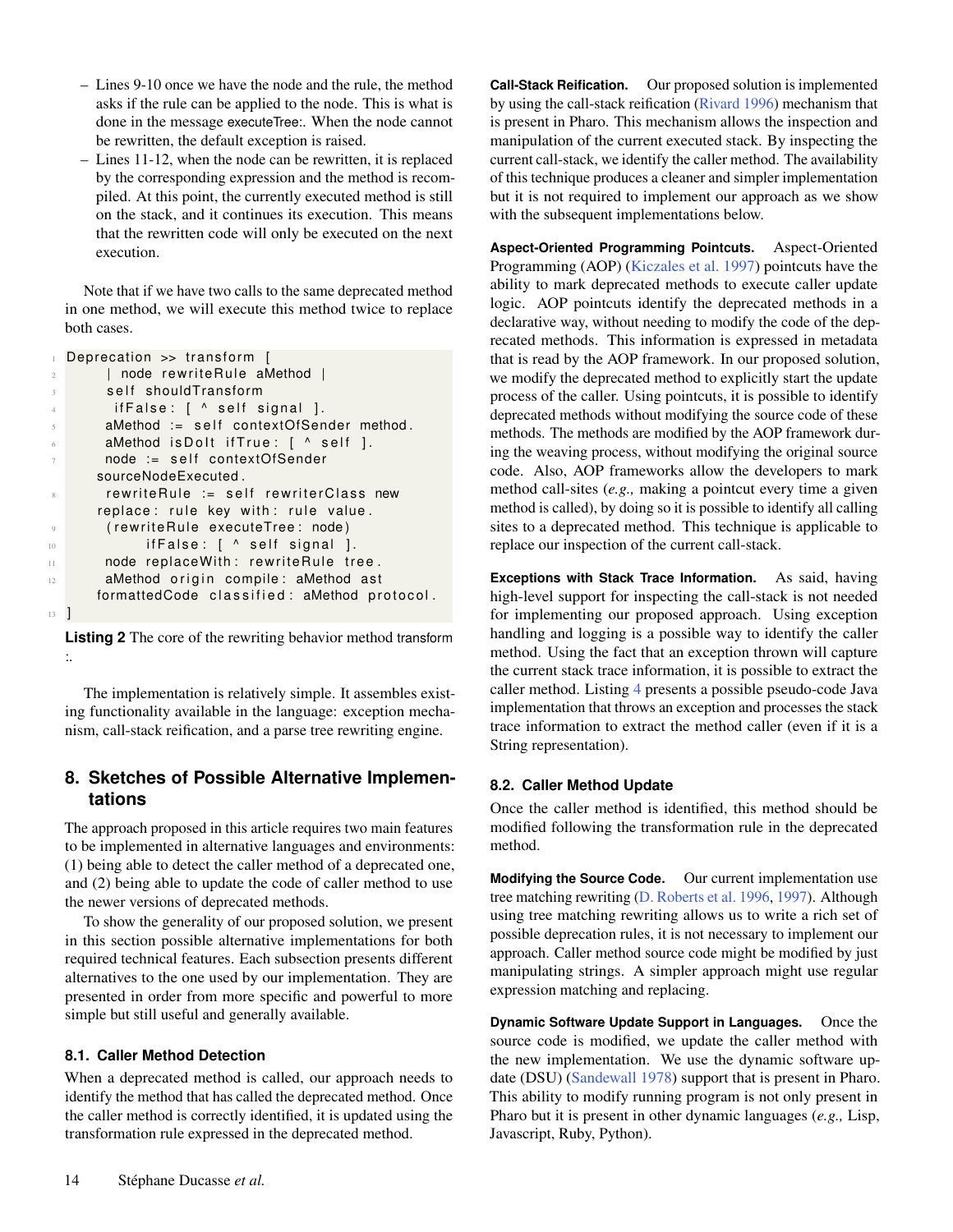```
public class CallerIdentifier {
    public void identify Caller (String aMethodName)
      {
      Exception fakeException;
      StackTraceElement [] stackTrace;
6
\frac{7}{7} /* We throw an exception and we catch
    it in the same method, by doing so,
    we force the creation of the exception
10 and the logging of the current
\frac{11}{2} stack trace. \star/
12
13 try {
14 throw new Exception ();
15 } catch (Exception e) {
16 fakeException = e;
17 }
18
19 stackTrace = fakeException.getStackTrace();
20
_{21} /* With the information of the stack
22 we obtain the calling method.
23 Even if the information is present
24 as a string, caller identification
_{25} is a feasible operation \star/26
27 return this lookupCallerOf (aMethodName,
      stackTrace);
28 }
29 }
```
**Figure 4** Java pseudo-code showing how to identify caller method by only using existing exception support.

**Dynamic Software Support in Tools.** In the scenario we are using a language that does not natively support DSU, we still are able to use existing DSU tools for these languages. These tools manage the update of executing code allowing us to modify the caller method. Such tools exist in numerous languages and environments ranging from low-level languages as C (*e.g.,* Kitsune [\(Hayden et al.](#page-18-16) [2012\)](#page-18-16), Ginseng [\(Neamtiu et al.](#page-19-22) [2006\)](#page-19-22)) to object-oriented languages running in a VM like Java (*e.g.,* JRebel [\(ZeroTurnAround](#page-20-6) [2012\)](#page-20-6), Rubah [\(Pina & Hicks](#page-19-23) [2013\)](#page-19-23)).

**Original Source Code Rewriting.** If there is no support for dynamic update of the running application, our approach is still applicable: A possible implementation is one that updates the source code of the application and recompiles it to be executed during the next execution of the application. This possible implementation might be integrated as an IDE plugin. By doing so, users take advantages of the approach as their application is automatically migrated when the tests are run in the IDE.

## <span id="page-14-0"></span>**9. Limitations and Discussion**

#### **9.1. Limitations in Presence of Extensibility**

The approach proposed in this article works well for methodlevel API changes. It has two main limitations: it does not

support hook (in the sense of Hook-Template Design pattern) changes and intertwined changes that should be done in isolation. In addition, it does not support class nor instance variables deprecation. We illustrate the situations.

**Deprecation of hook methods.** Often a framework requests that a programmer overrides a given abstract method or method with a default [\(Alpert et al.](#page-18-17) [1998\)](#page-18-17). Such a method is often not directly used by the framework *user* but by the framework internal logic following the Hollywood principle. For example the hook() method in Figure [5](#page-14-2) is only called by the method template() and should be overridden in subclasses.

<span id="page-14-2"></span>

**Figure 5** A simple hook and template situation where the default hook method is deprecated.

There are two problems with deprecating hooks:

- First, the fact that the redefinition of the hook in a subclass may simply not invoke the original hook definition in the superclass containing the deprecation declaration. In Figure [5,](#page-14-2) the method User1.hook() may not perform a super call to execute Root.hook(). Therefore the runtime rewriting is not executed and performed.
- The migration requires that redefined hook methods defined by the user should be renamed to follow the new name of the hook method. In Figure [5,](#page-14-2) deprecating hook () into hook2() should lead to the renaming of Root.hook() into Root.hook2() *and* User1.hook() into User1.hook2() and User2.hook() into User2.hook2().

DEPREWRITER does not handle this situation. In the context of library update, Schäfer *et al.* [\(Schäfer et al.](#page-19-6) [2008\)](#page-19-6) proposed an approach to mine changes in the clients of a framework, including the changes in subclasses, abstract hooks, etc. Their work can serve as inspiration for detecting outdated overrides in client system and rewriting them with transformation rules.

**Deprecation of Polymorphic Methods.** Since DEPREWRITER renames call-sites based on callee-side deprecations, the developer must take special care of polymorphic call-sites to avoid incorrect rewrites. A polymorphic call-site is a call-site where many potential methods may be invoked, depending on the type of the receiver object. Indeed, there could exist the situation where a call-site targets during execution many methods, and that not all those methods are consistently deprecated. In that case, the first execution of a rewriting deprecation will rewrite the call site, breaking the compatibility with other, seemingly polymorphic, yet non-deprecated code. In our current solution,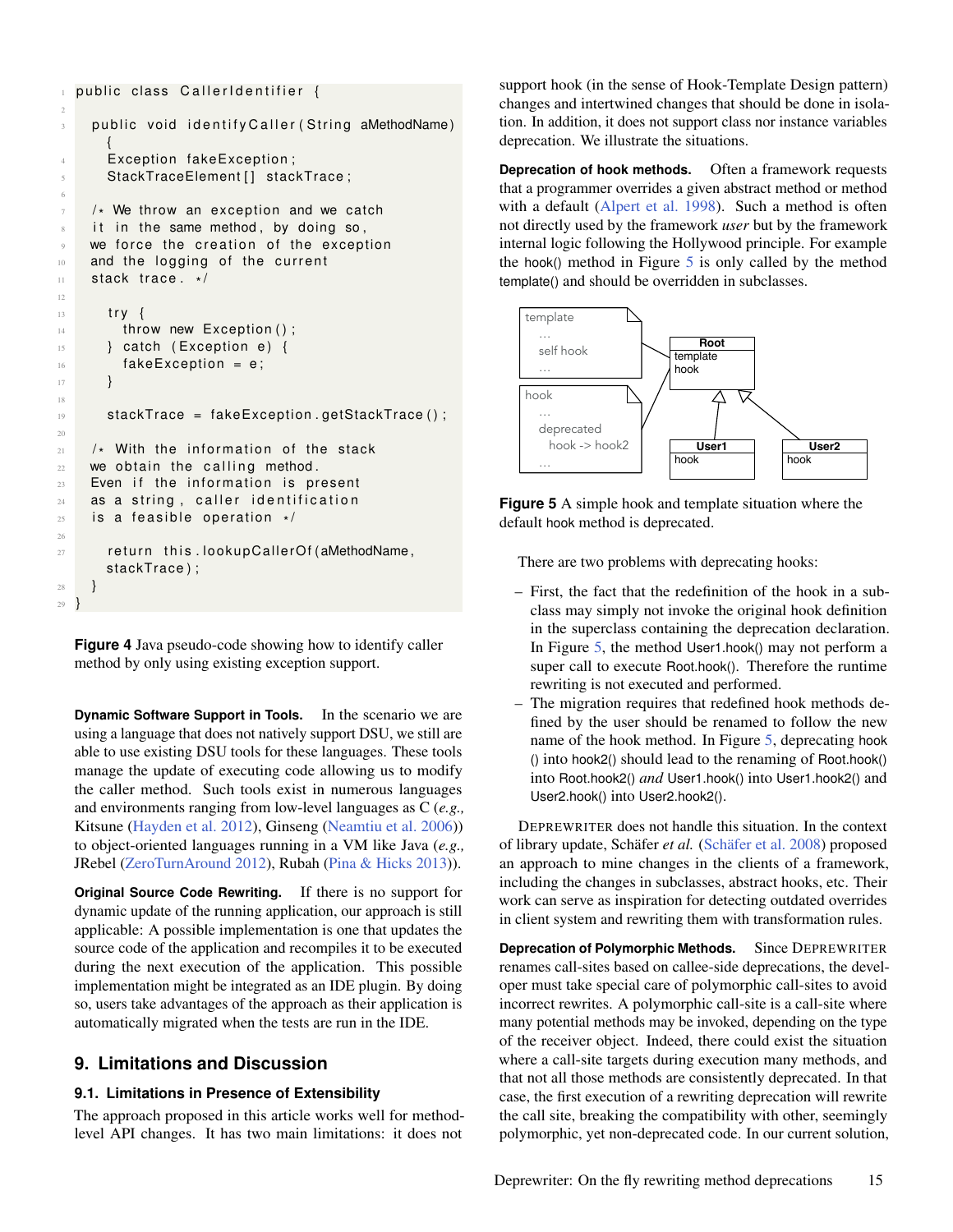it is up to the developer to deprecate all potential called methods of polymorphic call-sites.

**Deprecating Intertwined Changes as Separated Single Changes.** Some changes may be intertwined in the sense that a resulting transformations may be confused with another method to be migrated. For example, in Commander,  $10$  a command design pattern framework, the following migrations were necessary: basicName should be renamed as name, and name as dynamicName. In particular, basicName should not be migrated to dynamicName. Right now, our approach applies transformation rules one by one without a notion of a larger context. And, they cannot handle this case since, for a given basicName message, it will be rewritten down to dynamicName.



**Figure 6** Method name was renamed to dynamicName and basicName was renamed to name. This means that the old method name cannot be deprecated, because the selector (name) of this method is taken by a new method. It also means that the migration refactorings must be applied in the correct order: (1) replace all calls to name with dynamicName and then (2) replace all calls to basicName with name.

**Runtime Coverage.** DEPREWRITER will only rewrite methods that are executed. If a deprecated method call is not covered by runtime nor by unit tests, it will not be rewritten. In that case, the only resort is static analysis and in such a case, developers get exposed to the limitations described in Section [2.](#page-2-0) Static analysis may introduce runtime bugs, while not executing methods may leave them outdated.

**Class Deprecation.** The deprecation of classes is a feature that has been introduced in Pharo 8 but got rather unnoticed. Its implementation and effective use should be documented and evaluated. Prior to it, developers followed an ad-hoc pattern. They defined the new class and let the deprecated class as a subclass of this new class. Deprecating the usage of a class is definitively more than that behavior, and it should be further studied. DEPREWRITER does not support class deprecation.

## **9.2. About the Rewriting Logic**

**Syntax.** The definition of transformation rules is a bit verbose. It forces the developer to provide an antecedent that is exactly the one of the deprecated method, while it could use the method signature. This can lead to mistakes due to mismatch between the method signature and the rule antecedent. This can be solved using some compile-time code manipulations. It is an improvement that we will address in the future.

**About Continuing the Deprecated Execution.** Our solution does implement call-stack replacement of deprecated method calls. When a deprecated method is reached, its call-site in the caller method is rewritten and the execution of the deprecated method continues. Indeed, the replacement(s) specified in the rewrite transformation are not called just after the deprecation transformation is applied. Because of this limitation, developers must re-run their tests to verify that the rewriting did not break them.

A future work is to investigate if it is possible to perform on-stack replacement and support execution of the new method from the deprecated call-site. However, this is challenging: the number and types of the arguments may differ between the old and new versions. New arguments may need to be computed, and old arguments removed. A deeper analysis is required to know which elements on the stack should stay or be replaced by other elements (potentially resulting from other messages sent).

**About AOP and Automatic Deprecations.** The way in which deprecations and deprecation transformations are expressed are orthogonal to our approach. In our current implementation, we have decided to add deprecation annotations next to the deprecated methods to make it simpler to manage. However, as mentioned in Section [8,](#page-13-0) our approach is also implementable using AOP frameworks: it is feasible to instrument the deprecated methods through weaving.

#### **9.3. Discussing Survey Results**

In this section, we discuss the factors that might have affected the result of the survey. We have identified a number of characteristics of the Pharo community and the way the survey has been done.

We consider that these elements do not affect the validity of the presented survey nor the validity of the proposed solution. However, these should be taken in account.

As the application of a tool and its perception by the community is affected by the culture and nature of the community, language, and platform; the presented result might not produce the same results when extrapolated to other languages and communities.

**Integration with other Tools.** The presented approach is integrated with the other tools existing in Pharo. Even though DEPREWRITER is not exposed with a tool, its effects are visible through all other tools in the IDE. For example, the versioning system tool is able to correctly identify the changes performed by DEPREWRITER and show them to the user to commit them. This natural integration with the tools may minimize the negative impact of the users seeing their code rewritten by its execution.

**Integration in Different Versions.** The tool has been integrated in Pharo 6, 7, 8, and 9 alpha. This might have minimized the impact of self-changing code to the users. The users are not surprised by the error messages or the modification appearing in the code, as they have internalized that this is normal behavior of Pharo. This might explain the high percentage of positive answers and the lack of answers describing it as surprising.

<sup>10</sup> https://github.com/pharo-spec/Commander2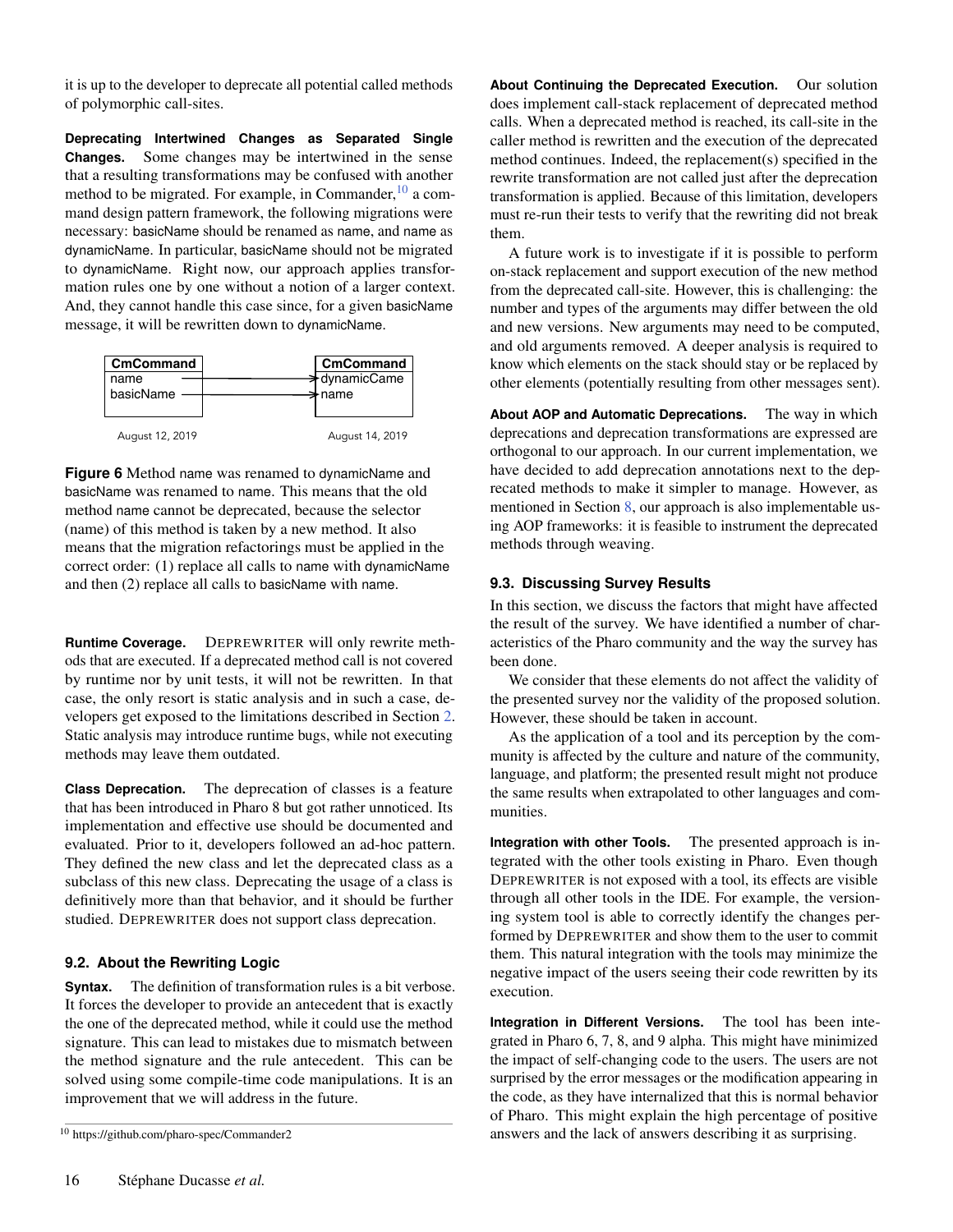**High Occurrence of Deprecations.** The tool and its analysis have been applied on Pharo as shipped by the consortium. The Pharo community presents the characteristics of the continuous evolution of its APIs and implementations. The high occurrence of deprecations is an example of this, also the users of Pharo are used to find more and newer features in it. Pharo users not only are used to these migrations, but also they want to keep using the latest versions, even some using the version currently under development. So, this may explain the need for an automatic tool and the general good reception of it from the users.

**Bias for the Topic.** The survey was open, and developers replied to it based on their time and free will. Therefore, it probably attracted developers that were concerned by the problems or that already used the deprecation mechanisms. This would explain some high percentage of positive answers.

**Lack of Tool and Knowledge.** The usability of the rewrite engine may be a concern because there is no up to date documentation nor a dedicated tool to support the definition of rewriting deprecations. Developers proceed often by copy and paste existing deprecations and limit themselves to simple rewriting. It is our future plan to evaluate the impact of such tooling on the rule expressions.

**Openness and Discoverability.** Pharo users are used to discover tools, how they should be used, and their inner-workings by exploring the implementation, existing uses, and tests. This is a product of the open nature of Pharo, as all the code of the system and libraries is accessible from the IDE. This culture may have limited the fact that the tool did not have any proper documentation and that such absence of documentation hampered its use by unfamiliar developers.

## **10. Related work**

In this section, we overview approaches and research that are related to our problem area. First, we discuss studies on refactoring and breaking changes. Then we overview empirical studies of deprecations and replacement messages. We proceed by discussing the work that was done around the code transformation and rewriting, as well as hot update and just-in-time (JIT) compilation, as it implies a kind of code transformation at execution time. Finally, we overview the work that is related to library migration and update, as well as the automatic generation of deprecations and replacement messages.

**Refactorings.** Since the seminal work of Opdyke [\(Opdyke](#page-19-24) [1992\)](#page-19-24) on refactoring and the first refactoring engine developed by Brant and Robert [\(D. Roberts et al.](#page-19-4) [1996,](#page-19-4) [1997\)](#page-19-5), refactorings have been the focus of multiple studies which focused on their usage and missed opportunities [\(Tom Tourwé & Mens](#page-20-7) [2003;](#page-20-7) [Tsantalis & Chatzigeorgiou](#page-20-8) [2009;](#page-20-8) [Bavota et al.](#page-18-18) [2011,](#page-18-18) [2010;](#page-18-19) [Tsantalis & Chatzigeorgiou](#page-20-9) [2010\)](#page-20-9). More recently, Liu *et al.* roposed a monitor-based instant software refactoring [\(Liu & Shao](#page-19-25) [2013\)](#page-19-25). To the best of our knowledge, none of such approaches worked on supporting deprecations.

**Breaking Changes.** Breaking changes are the code modifications in all API elements that break backward compatibility [\(Dig](#page-18-11)

[& Johnson](#page-18-11) [2006\)](#page-18-11). There were several empirical studies about the nature of those changes and their effect on client systems. Xavier *et al.* [\(Xavier, Brito, et al.](#page-20-10) [2017\)](#page-20-10) performed a large-scale analysis of Java libraries to assess the frequency of breaking changes as well as their impact on clients. They discovered that 28% of API changes break backward compatibility however, on the median, only 2.54% of clients are impacted by them. In their follow-up study, Xavier *et al.* [\(Xavier, Hora, & Valente](#page-20-11) [2017\)](#page-20-11) performed a survey of developers to understand why they introduce breaking changes into their projects. They identified five reasons: library simplification, refactoring, bug fixes, dependency changes, project policy. This study was later extended by Brito *et al.* [\(A. Brito et al.](#page-18-20) [2020\)](#page-18-20) where they reported that 47% of breaking changes are due to refactorings. These results can be complemented by the previous study by Dig and Johnson [\(Dig](#page-18-11) [& Johnson](#page-18-11) [2006\)](#page-18-11) who analysed breaking changes in five Java systems and discovered that 81-100% of them are caused by refactorings. Those findings are important for our study because changes that are introduced by refactorings (e.g. renaming, replacement, spitting, etc.) ofter require simple repetitive fixes in the client code that can be expressed with transformation rules.

**Deprecations and Replacement Messages.** Robbes *et al.* [\(Robbes, Röthlisberger, & Tanter](#page-19-26) [2012\)](#page-19-26) studied the impact of API changes, and in particular deprecations, on Pharo and Squeak ecosystems. They found out that the majority of client systems are updated over a day, but in some cases the update takes longer and is performed only partially. Sawant *et al.* [\(Sawant et al.](#page-19-27) [2016\)](#page-19-27) extended this study to Java. Despite collecting a larger dataset from Java ecosystem, authors report similar results to those of Pharo. Hora *et al.* [\(Hora et al.](#page-18-21) [2015,](#page-18-21) [2018\)](#page-18-22) complemented the previous studies by analysing the impact of API evolution on the Pharo ecosystem, but focusing only on those changes which are not related to deprecations. They claim that API changes have large impact on the ecosystem and most of the changes that they found can be implemented as rules in static analysis tools. Several authors have also explored the effectiveness of the replacement messages in deprecations. Large-scale empirical studies of software written in Java and C# [\(G. Brito et al.](#page-18-23) [2016,](#page-18-23) [2018\)](#page-18-2) as well as JavaScript [\(Nasci](#page-19-28)[mento et al.](#page-19-28) [2020\)](#page-19-28) revealed that a large portion of deprecations in those languages (22-33%) are not supported with replacement messages. In their study of Pharo ecosystem, Robbes *et al.* [\(Robbes, Röthlisberger, & Tanter](#page-19-26) [2012\)](#page-19-26) also showed that almost 50% of deprecation messages do not help to identify the correct replacement.

**On the Fly AST Transformations.** Just-in-time (JIT) compilers transform source code at runtime (usually bytecode to assembly) using information that is only available during execution. While JIT compilers are often using low-level information (modelled assembly and basic blocks), Truffle interpreters[\(Wöss et](#page-20-12) [al.](#page-20-12) [2014\)](#page-20-12) work at the AST level. When executed on the Graal VM [\(Würthinger et al.](#page-20-13) [2013\)](#page-20-13), Truffle ASTs are transformed on the fly and recompiled to more efficient machine code. Reflectivity [\(Denker](#page-18-24) [2008;](#page-18-24) [Costiou et al.](#page-18-25) [2020\)](#page-18-25) is an advanced reflective layer that supports the transformation of AST at execution. Users of Reflectivity use it for building debuggers, AOP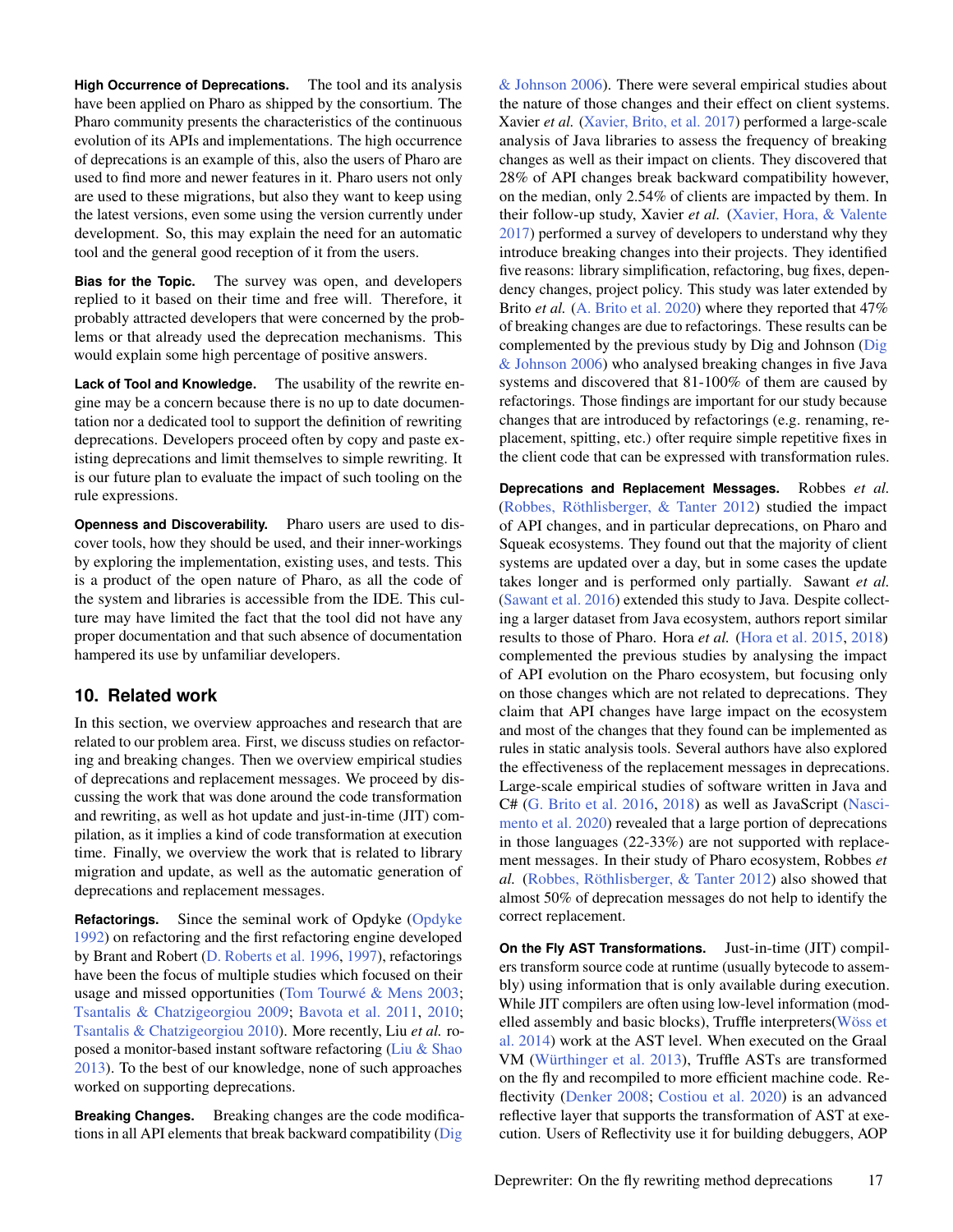systems, before/after methods, or program spies. Reflectivity offers AST transformation and decoration at the AST node level granularity. However, it does not offer a DSL to express transformations, and, from that perspective, it is more low-level for end-users.

**Hot Update.** The goal of the work presented in this paper is to help developers migrating their applications, and not to update executed code on the fly. This point is central because while the same approach could work by rewriting byte-code in the case on Java-like language, developers would still have to rewrite their code. Nevertheless, there is some related works on hot code updates. Ginseng is a dynamic software update implementation for C [\(Neamtiu et al.](#page-19-22) [2006\)](#page-19-22). It implements change safety and updatability analysis [\(Hicks & Nettles](#page-18-26) [2005\)](#page-18-26). It compiles programs specifically so that they can be dynamically patched and generates most of a dynamic patch automatically. Ginseng performs a series of analyses which, when combined with some simple runtime support, ensure that an update will not violate type-safety while guaranteeing that data is kept upto-date. Rubah is a Dynamic Software Updater for Java, but it cannot update core libraries [\(Pina et al.](#page-19-29) [2014\)](#page-19-29). Espell is an infrastructure that supports dynamic software update even for core libraries [\(Polito et al.](#page-19-30) [2015\)](#page-19-30). Tesone *et al.* [\(Tesone et al.](#page-20-14) [2018\)](#page-20-14) propose gDSU, a dynamic software update that works for both live programming and production environments. The solution implements safe update point detection using call stack manipulation and a reusable instance migration mechanism to minimize manual intervention in patch generation. Moreover, it also offers updates of core language libraries and the update mechanism itself. This is achieved by the incremental copy of the modified objects and an atomic commit operation.

**Library Migration and Update.** Our research is closely related to the problems of library update (updating a client system to depend on a new version of the external library) and library migration (replacing the dependency on one library with that on a different library). First approaches in this area were based on static code analysis and the textual similarity of method signatures [\(Kim et al.](#page-18-3) [2007;](#page-18-3) [Xing](#page-20-0) [2007\)](#page-20-0). Wu *et al.* [\(Wu et al.](#page-20-1) [2010\)](#page-20-1) proposed an approach that combined call dependency and text similarity analyses. Schäfer *et al.* [\(Schäfer et al.](#page-19-6) [2008\)](#page-19-6) proposed to mine library update rules from already updated client systems. The following studies analysed the commit history between the two versions of a library [\(Dagenais & Robillard](#page-18-27) [2011;](#page-18-27) [S. Meng et al.](#page-19-9) [2012\)](#page-19-9) and proposed changes that should be applied to client systems. Teyton *et al.* [\(Teyton et al.](#page-20-2) [2013\)](#page-20-2) used data mining and propose rules for library migration by learning from the commit histories of already migrated clients. Hora *et al.* [\(Hora et al.](#page-18-5) [2014\)](#page-18-5) proposed a similar approach to find method mappings between different releases of the same library. Pandita *et al.* [\(Pandita et al.](#page-19-8) [2015\)](#page-19-8) approached the problem of library migration by analysing textual similarity of documentation from different libraries. Alrubaye *et al.* [\(Alrubaye et al.](#page-18-28) [2020\)](#page-18-28) proposed a novel machine learning approach that inferred the mapping between the API elements of two different library by extracting various features from library documentation and solving a classification problem.

Meng *et al.* [\(N. Meng et al.](#page-19-31) [2013\)](#page-19-31) help developers apply systematic edits (similar, but not identical, changes to many locations in source code) by learning from examples to find the correct location and apply the correct change. They present a tool called LASE that creates a context-aware edit script from two or more examples provided by developers and uses the script to automatically identify other edit locations and to transform the code.

**Recommending Replacements for Deprecated Elements.** There were several studies that automatically recommend replacements for the deprecated functionality. Brito *et al.* [\(G. Brito et al.](#page-18-2) [2018\)](#page-18-2) recommend replacement messages for deprecations by learning from client systems that have already identified the correct replacements and updated their code. Xi *et al.* [\(Xi et al.](#page-20-15) [2019\)](#page-20-15) designed an automatic process for migrating deprecating API to its replacement in client systems. Their approach is based on the replacement messages in code documentation. One possible extension of the study presented in this paper is automatic recommendation of transformation rules for deprecations.

# **11. Conclusion**

This article presented a solution developed in joint work with the Pharo consortium to support deprecation for API changes within a dynamically-typed language and its ecosystem. The maintainer of a library annotates the changed method with a transformation rule. During client program execution, DEPREWRITER uses the annotation to find the call site of the deprecated method, and using the transformation rule, it rewrites and recompiles on the fly the method calling the deprecated method. Client programmers can then assess the produced changes and version their migrated code.

We presented an analysis of the 367 deprecations available in Pharo 8. Among them, we analyzed 218 rewriting deprecations to understand how they were used. Finally, we performed a user survey to understand the use pattern among developers programming in Pharo. We collected information from 46 software developers: Some knew DEPREWRITER and executed it on their code, some others were writers of rewriting deprecations, and finally, some developers were not aware of DEPREWRITER. 28 of 46 (60%) reported that the rewriting deprecations helped them, while 10 stated the inverse and 8 were uncertain.

DEPREWRITER only supports the deprecation of methods, and in the future, we would like to propose a solution for classes but also instance variables as well as offer solutions for the limitations of the approach we identified in Section [9.](#page-14-0)

#### **Acknowledgments**

The work is supported by the I-Site ERC-Generator Multi project 2018-2022. We gratefully acknowledge the financial support of the Métropole Européenne de Lille CPER DATA3. The authors thank Arolla for funding Oleksandr Zaitsev. We thank the Pharo consortium for its support.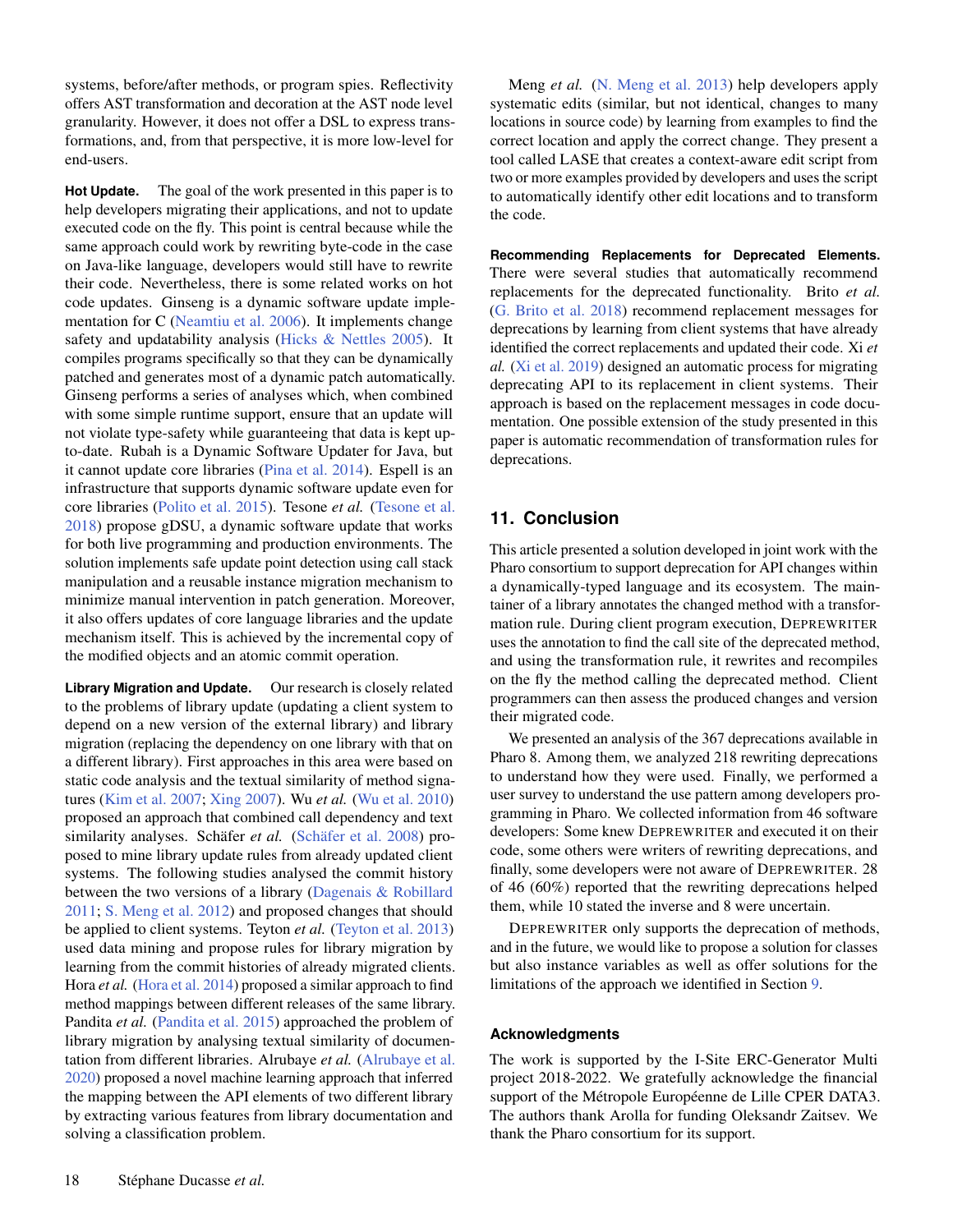# **References**

- <span id="page-18-17"></span>Alpert, S. R., Brown, K., & Woolf, B. (1998). *The design patterns Smalltalk companion*. Boston, MA, USA: Addison Wesley.
- <span id="page-18-6"></span>Alrubaye, H., & Mkaouer, A., Mohamed Wiemand Ouni. (2019). On the use of information retrieval to automate the detection of third-party java library migration at the method level. In *ICPC'19.*
- <span id="page-18-28"></span>Alrubaye, H., Mkaouer, M. W., Khokhlov, I., Reznik, L., Ouni, A., & Mcgoff, J. (2020). Learning to recommend third-party library migration opportunities at the API level. *Journal of Applied Software Computing*, 106-140.
- <span id="page-18-18"></span>Bavota, G., De Lucia, A., & Oliveto, R. (2011). Identifying extract class refactoring opportunities using structural and semantic cohesion measures. *Journal of Systems and Software*, *84*(3), 397–414.
- <span id="page-18-19"></span>Bavota, G., Lucia, A. D., Marcus, A., & Oliveto, R. (2010). Software re-modularization based on structural and semantic metrics. In *Working Conference on Reverse Engineering (WCRE'10)* (p. 195-204).
- <span id="page-18-8"></span>Black, A. P., Ducasse, S., Nierstrasz, O., Pollet, D., Cassou, D., & Denker, M. (2009). *Pharo by example*. Kehrsatz, Switzerland: Square Bracket Associates. Retrieved from <http://books.pharo.org>
- <span id="page-18-20"></span>Brito, A., Valente, M. T., Xavier, L., & Hora, A. (2020). You broke my code: understanding the motivations for breaking changes in APIs. *Empirical Software Engineering*, *25*(2), 1458–1492.
- <span id="page-18-1"></span>Brito, A., Xavier, L., Hora, A. C., & Valente, M. T. (2018). APIdiff: Detecting API breaking changes. *International Conference on Software Analysis, Evolution and Reengineering (SANER)*, 507-511.
- <span id="page-18-23"></span>Brito, G., Hora, A., Valente, M. T., & Robbes, R. (2016). Do developers deprecate APIs with replacement messages? a large-scale analysis on java systems. In *International Conference on Software Analysis, Evolution, and Reengineering (SANER)* (pp. 360–369).
- <span id="page-18-2"></span>Brito, G., Hora, A., Valente, M. T., & Robbes, R. (2018). On the use of replacement messages in API deprecation: An empirical study. *Journal of Systems and Software*, *137*, 306– 321.
- <span id="page-18-14"></span>Chern, R., & De Volder, K. (2007). Debugging with control-flow breakpoints. In *International Conference on Aspect-Oriented Software Development (AOSD'07)* (pp. 96–106). New York, NY, USA: ACM. doi: 10.1145/1218563.1218575
- <span id="page-18-7"></span>Chow, K., & Notkin, D. (1996). Semi-automatic update of applications in response to library changes. In *International Conference on Software Maintenance (ICSM)* (Vol. 96, p. 359).
- <span id="page-18-13"></span>Colyer, A., & A., C. (2005). Aspect-oriented programming with AspectJ. *IBM Systems Journal*, *44*(2), 301-308. doi: 10.1147/sj.442.0301
- <span id="page-18-25"></span>Costiou, S., Aranega, V., & Denker, M. (2020, February). Sub-method, partial behavioral reflection with reflectivity: Looking back on 10 years of use. *The Art, Science, and Engineering of Programming*, *4*(3). doi: 10.22152/programming -journal.org/2020/4/5
- <span id="page-18-4"></span>Dagenais, B., & Robillard, M. P. (2008). Recommending adaptive changes for framework evolution. In *International Conference on Software Engineering (ICSE'08)* (pp. 481– 490). New York, NY, USA: ACM. doi: 10.1145/1368088 .1368154
- <span id="page-18-27"></span>Dagenais, B., & Robillard, M. P. (2011). Recommending adaptive changes for framework evolution. *ACM Transactions on Software Engineering and Methodology (TOSEM)*, *20*(4), 1–35.
- <span id="page-18-0"></span>Demeyer, S., Ducasse, S., & Nierstrasz, O. (2002). *Objectoriented reengineering patterns*. Morgan Kaufmann.
- <span id="page-18-24"></span>Denker, M. (2008). *Sub-method structural and behavioral reflection* (PhD thesis). University of Bern.
- <span id="page-18-11"></span>Dig, D., & Johnson, R. (2006, April). How do APIs evolve? a story of refactoring. *Journal of Software Maintenance and Evolution: Research and Practice (JSME)*, *18*(2), 83–107.
- <span id="page-18-9"></span>Furr, M., hoon (David) An, J., Foster, J. S., & Hicks, M. (2009). Static type inference for Ruby. In *Symposium on Applied Computing (SAC'09).*
- <span id="page-18-16"></span>Hayden, C. M., Smith, E. K., Denchev, M., Hicks, M., & Foster, J. S. (2012). Kitsune: Efficient, general-purpose dynamic software updating for C. In *International Conference on Object-Oriented Programming Systems Languages and Applications (OOPSLA'12)* (pp. 249–264).
- <span id="page-18-26"></span>Hicks, M., & Nettles, S. (2005, nov). Dynamic software updating. *ACM Transactions on Programming Languages and Systems*, *27*(6), 1049–1096. doi: 10.1145/1108970.1108971
- <span id="page-18-10"></span>Hölzle, U., Chambers, C., & Ungar, D. (1991, July). Optimizing dynamically-typed object-oriented languages with polymorphic inline caches. In P. America (Ed.), *Proceedings ecoop '91* (Vol. 512, pp. 21–38). Geneva, Switzerland: Springer-Verlag. doi: 10.1007/BFb0057013
- <span id="page-18-5"></span>Hora, A., Etien, A., Anquetil, N., Ducasse, S., & Valente, M. T. (2014). Apievolutionminer: Keeping api evolution under control. In *Proceedings of the software evolution week (CSMR-WCRE'14).*
- <span id="page-18-21"></span>Hora, A., Robbes, R., Anquetil, N., Etien, A., Ducasse, S., & Valente, M. T. (2015). How do developers react to api evolution? the Pharo ecosystem case. In *International Conference on Software Maintenance (ICSM'15)* (pp. 251–260). doi: 10.1109/ICSM.2015.7332471
- <span id="page-18-22"></span>Hora, A., Robbes, R., Tulio Valente, M., Anquetil, N., Etien, A., & Ducasse, S. (2018, March). How do developers react to api evolution? a large-scale empirical study. *Software Quality Journal*, *26*, 161-191. doi: 10.1007/s11219-016-9344-4
- <span id="page-18-12"></span>Kiczales, G., Hilsdale, E., Hugunin, J., Kersten, M., Palm, J., & Griswold, W. G. (2001). An overview of AspectJ. In *European Conference on Object-Oriented Programming (ECOOP' 01)* (pp. 327–353). Springer Verlag.
- <span id="page-18-15"></span>Kiczales, G., Lamping, J., Mendhekar, A., Maeda, C., Lopes, C., Loingtier, J.-M., & Irwin, J. (1997, June). Aspect-Oriented Programming. In M. Aksit & S. Matsuoka (Eds.), *European Conference on Object-Oriented Programming (ECOOP'97)* (pp. 220–242). Springer-Verlag. doi: 10.1007/BFb0053381
- <span id="page-18-3"></span>Kim, M., Notkin, D., & Grossman, D. (2007). Automatic inference of structural changes for matching across program versions. In *International Conference on Software Engineer-*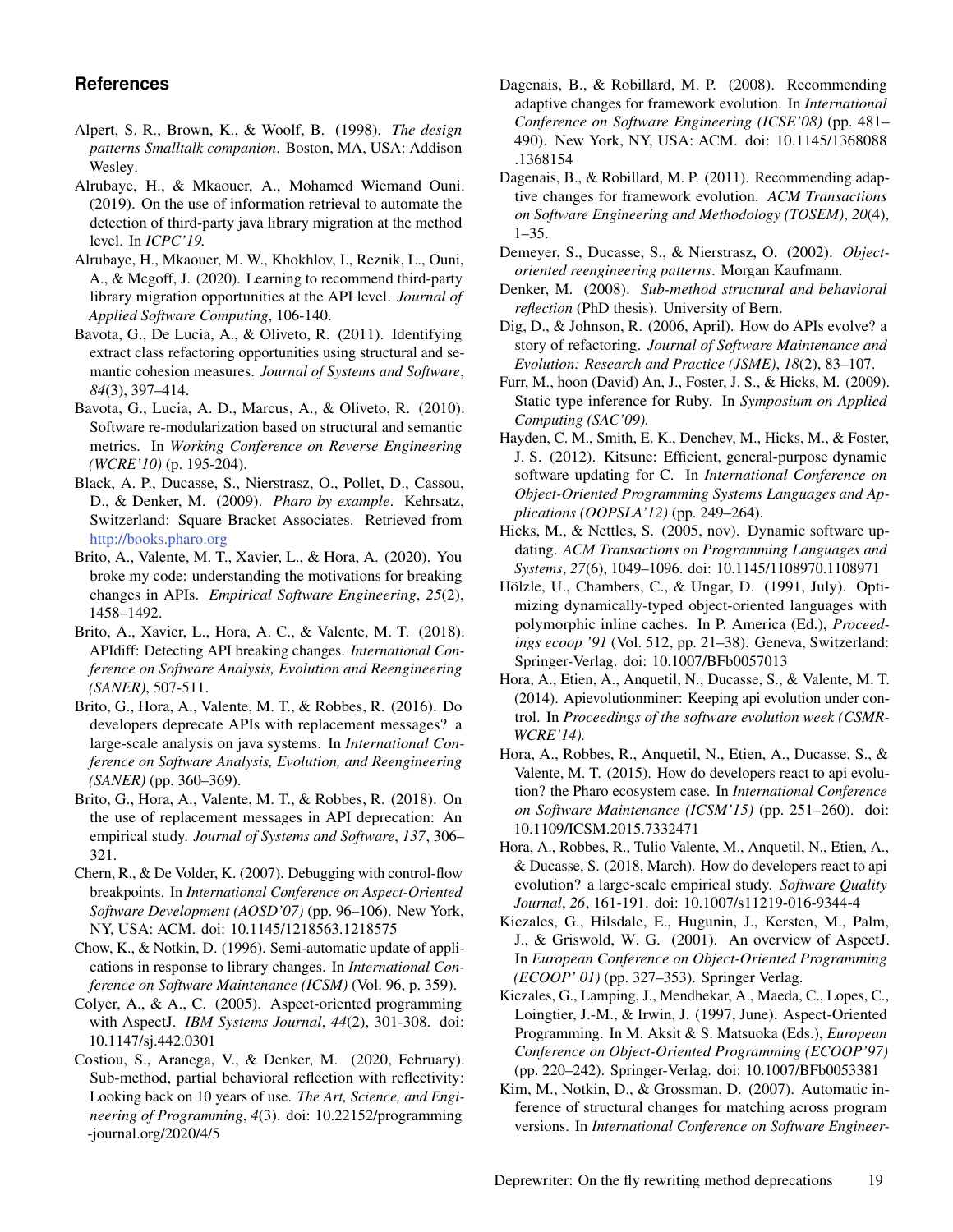*ing (ICSE'07)* (pp. 333–343).

- <span id="page-19-0"></span>Lehman, M. (1996). Laws of software evolution revisited. In *European workshop on software process technology* (pp. 108–124). Berlin: Springer.
- <span id="page-19-25"></span>Liu, H., & Shao, X. G. W. (2013). Monitor-based instant software refactoring. *Transactions on Software Engineering*, *39*(8).
- <span id="page-19-31"></span>Meng, N., Kim, M., & McKinley, K. S. (2013). LASE: Locating and applying systematic edits by learning from examples. In *International Conference on Software Engineering (ICSE)* (pp. 502–511).
- <span id="page-19-9"></span>Meng, S., Wang, X., Zhang, L., & Mei, H. (2012). A historybased matching approach to identification of framework evolution. In *International Conference on Software Engineering (ICSE)* (pp. 353–363).
- <span id="page-19-1"></span>Mens, T., Ramil, J. F., & Godfrey, M. W. (2004, November). Analyzing the evolution of large-scale software: Issue overview. *Journal of Software Maintenance and Evolution: Research and Practice*, *16*(6), 363–365.
- <span id="page-19-10"></span>Milner, R. (1978). A theory of type polymorphism in programming. *Journal of Computer and System Sciences*, *17*, 348–375.
- <span id="page-19-14"></span>Milojkovic, N., Béra, C., Ghafari, M., & Nierstrasz, O. (2016, ´ August). Inferring Types by Mining Class Usage Frequency from Inline Caches. In *International Workshop on Smalltalk Technologies IWST'16.* Prague, Czech Republic. doi: 10 .1145/2991041.2991047
- <span id="page-19-20"></span>Murphy-Hill, E., Parnin, C., & Black, A. P. (2009). How we refactor, and how we know it. In *International Conference on Software Engineering (ICSE)* (pp. 287–297).
- <span id="page-19-19"></span>Murphy-Hill, E., Parnin, C., & Black, A. P. (2011). How we refactor, and how we know it. *IEEE Transactions on Software Engineering*, *38*(1), 5–18.
- <span id="page-19-28"></span>Nascimento, R., Brito, A., Hora, A., & Figueiredo, E. (2020). JavaScript API deprecation in the wild: A first assessment. In *International conference on Software Analysis, Evolution and Reengineering (SANER)* (pp. 567–571).
- <span id="page-19-22"></span>Neamtiu, I., Hicks, M. W., Stoyle, G., & Oriol, M. (2006). Practical dynamic software updating for C. In *Programming language design and implementation (PLDI)* (p. 72-83). doi: 10.1145/1133255.1133991
- <span id="page-19-7"></span>Nguyen, H. A., Nguyen, T. T., Wilson, G., Nguyen, A. T., Kim, M., & Nguyen, T. N. (2010). A graph-based approach to API usage adaptation. In *Conference on Object-Oriented Programming, Systems and Applications (OOPSLA'10)* (pp.  $302 - 321$ .
- <span id="page-19-24"></span>Opdyke, W. F. (1992). *Refactoring object-oriented frameworks* (Ph.D. Thesis). University of Illinois.
- <span id="page-19-8"></span>Pandita, R., Jetley, R. P., Sudarsan, S. D., & Williams, L. (2015). Discovering likely mappings between APIs using text mining. In *International Working Conference on Source Code Analysis and Manipulation (SCAM)* (pp. 231–240).
- <span id="page-19-13"></span>Passerini, N., Tesone, P., & Ducasse, S. (2014, August). An extensible constraint-based type inference algorithm for objectoriented dynamic languages supporting blocks and generic types. In *International Workshop on Smalltalk Technologies (IWST'14).*
- <span id="page-19-23"></span>Pina, L., & Hicks, M. (2013). Rubah: Efficient, generalpurpose dynamic software updating for java. In *International Workshop on Hot Topics in Software Upgrades (HotSWUp).*
- <span id="page-19-29"></span>Pina, L., Veiga, L., & Hicks, M. (2014). Rubah: DSU for Java on a stock JVM. In *International conference on objectoriented programming, systems and applications (OOPSLA).*
- <span id="page-19-12"></span>Pluquet, F., Marot, A., & Wuyts, R. (2009). Fast type reconstruction for dynamically typed programming languages. In *Dynamic Languages Symposium (DLS)* (pp. 69–78). New York, NY, USA: ACM. doi: 10.1145/1640134.1640145
- <span id="page-19-30"></span>Polito, G., Ducasse, S., Fabresse, L., Bouraqadi, N., & Mattone, M. (2015). Virtualization support for dynamic core library update. In *Onward! 2015.*
- <span id="page-19-11"></span>Ren, B. M., & Foster, J. S. (2016). Just-in-time static type checking for dynamic languages. In *Conference on Programming Language Design and Implementation (PLDI).*
- <span id="page-19-16"></span>Renggli, L. (2010). *Dynamic language embedding with homogeneous tool support* (PhD thesis, University of Bern). Retrieved from <http://scg.unibe.ch/archive/phd/renggli-phd.pdf>
- <span id="page-19-3"></span>Rivard, F. (1996, April). Smalltalk: a reflective language. In *Proceedings of REFLECTION'96* (pp. 21–38).
- <span id="page-19-17"></span>Rizun, M., Bach, J.-C., & Ducasse, S. (2015). Code transformation by direct transformation of asts. In *International Workshop on Smalltalk Technologies (IWST).*
- <span id="page-19-18"></span>Rizun, M., Santos, G., Ducasse, S., & Teruel, C. (2016, August). Phorms: Pattern Combinator Library for Pharo. In *International Workshop on Smalltalk Technologies IWST'16.* Prague, Czech Republic. doi: 10.1145/2991041.2991057
- <span id="page-19-2"></span>Robbes, R., Lungu, M., & Röthlisberger, D. (2012). How do developers react to API deprecation?: The case of a smalltalk ecosystem. In *International symposium on the Foundations of Software Engineering (FSE)* (pp. 56:1–56:11). New York, NY, USA: ACM. doi: 10.1145/2393596.2393662
- <span id="page-19-26"></span>Robbes, R., Röthlisberger, D., & Tanter, E. (2012). Extensions during software evolution: do objects meet their promise? In *European Conference on Object-Oriented Programming (ECOOP)* (pp. 28–52). Berlin, Heidelberg: Springer-Verlag. doi: 10.1007/978-3-642-31057-7\_3
- <span id="page-19-5"></span>Roberts, D., Brant, J., & Johnson, R. E. (1997). A refactoring tool for Smalltalk. *Theory and Practice of Object Systems (TAPOS)*, *3*(4), 253–263.
- <span id="page-19-4"></span>Roberts, D., Brant, J., Johnson, R. E., & Opdyke, B. (1996, April). An automated refactoring tool. In *Proceedings of ICAST '96.*
- <span id="page-19-15"></span>Roberts, D. B. (1999). *Practical analysis for refactoring* (Unpublished doctoral dissertation). University of Illinois.
- <span id="page-19-21"></span>Sandewall, E. (1978, March). Programming in an interactive environment: The "lisp" experience. *ACM Comput. Surv.*, *10*(1), 35–71. doi: 10.1145/356715.356719
- <span id="page-19-27"></span>Sawant, A. A., Robbes, R., & Bacchelli, A. (2016). On the reaction to deprecation of 25,357 clients of 4+1 popular java APIs. In *International Conference on Software Maintenance and Evolution (ICSME)* (pp. 400–410).
- <span id="page-19-6"></span>Schäfer, T., Jonas, J., & Mezini, M. (2008). Mining framework usage changes from instantiation code. In *International Conference on Software Engineering (ICSE)* (pp. 471–480). New York, NY, USA: ACM. doi: 10.1145/1368088.1368153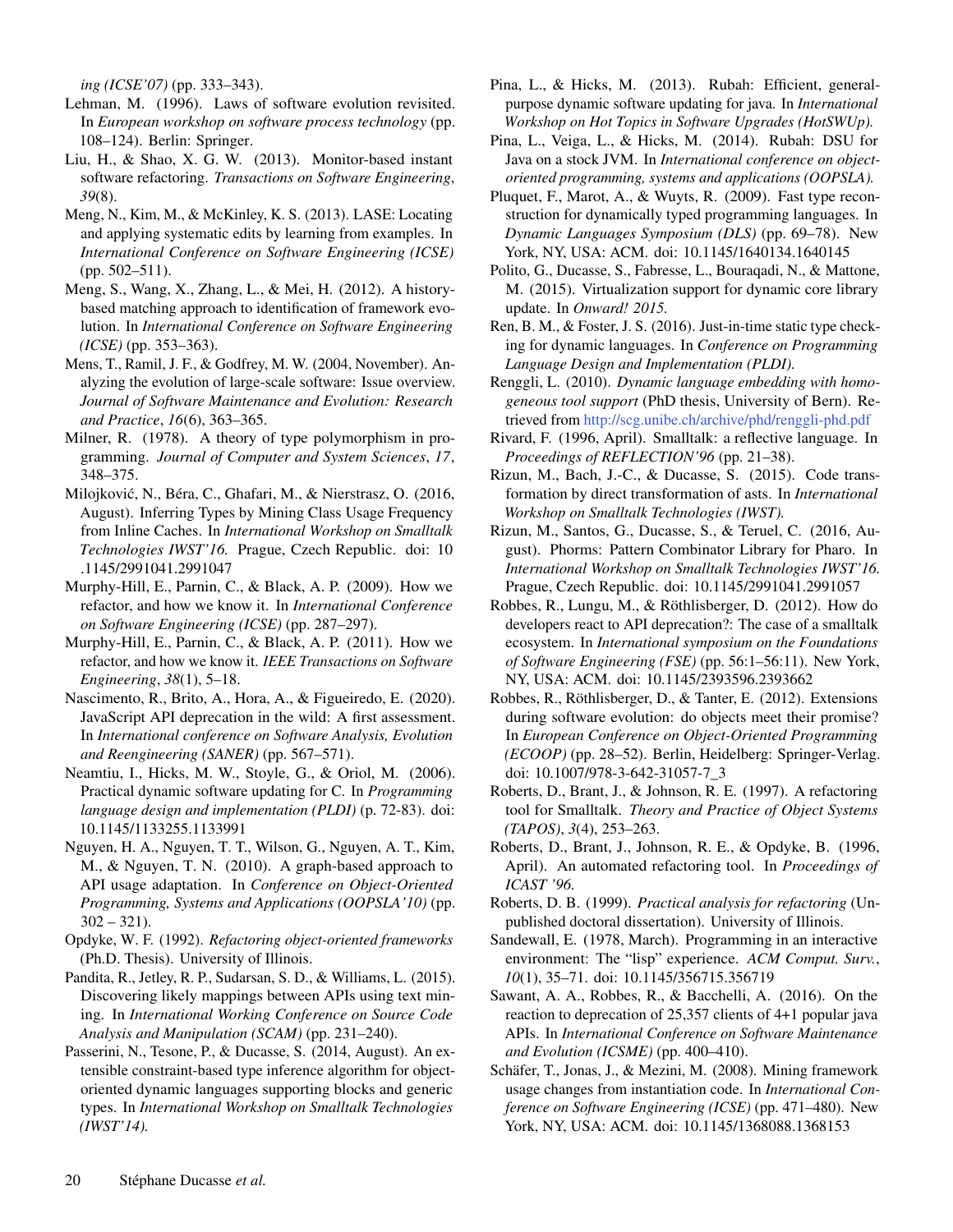<span id="page-20-5"></span>Smith, B. C. (1984). Reflection and semantics in Lisp. In *Proceedings of POPL'84* (pp. 23–3). doi: 10.1145/800017 .800513

- <span id="page-20-4"></span>Spoon, S. A., & Shivers, O. (2004). Demand-driven type inference with subgoal pruning: Trading precision for scalability. In *Proceedings of ECOOP'04* (pp. 51–74).
- <span id="page-20-3"></span>Suzuki, N. (1981). Inferring types in smalltalk. In *Symposium on Principles of Programming Languages (POPL'81)* (pp. 187–199). New York, NY, USA: ACM Press. doi: 10.1145/ 567532.567553
- <span id="page-20-14"></span>Tesone, P., Polito, G., Fabresse, L., Bouraqadi, N., & Ducasse, S. (2018). Dynamic software update from development to production. *Journal of Object Technology*, *17*, 1–36. doi: 10.5381/jot.2018.17.1.a2
- <span id="page-20-2"></span>Teyton, C., Falleri, J.-R., & Blanc, X. (2013). Automatic discovery of function mappings between similar libraries. In *Working Conference on Reverse Engineering (WCRE)* (pp. 192–201).
- <span id="page-20-7"></span>Tom Tourwé, & Mens, T. (2003, March). Identifying refactoring opportunities using logic meta programming. In *European Conference on Software Maintenance and Re-engineering (CSMR'03)* (pp. 91–100). IEEE Computer Society Press.
- <span id="page-20-8"></span>Tsantalis, N., & Chatzigeorgiou, A. (2009). Identification of move method refactoring opportunities. *IEEE Transactions on Software Engineering*, *35*(3), 347–367.
- <span id="page-20-9"></span>Tsantalis, N., & Chatzigeorgiou, A. (2010). Identification of refactoring opportunities introducing polymorphism. *Journal of Systems and Software*, *83*(3), 391–404.
- <span id="page-20-12"></span>Wöss, A., Wirth, C., Bonetta, D., Seaton, C., & Humer, C. (2014). An object storage model for the Truffle language implementation framework. In *PPPJ'14.*
- <span id="page-20-1"></span>Wu, W., Guéhéneuc, Y.-G., Antoniol, G., & Kim, M. (2010). Aura: a hybrid approach to identify framework evolution. In *International Conference on Software Engineering (ICSE)* (Vol. 1, pp. 325–334).
- <span id="page-20-13"></span>Würthinger, T., Wimmer, C., Wöß, A., Stadler, L., Duboscq, G., Humer,  $C_1, \ldots$  Wolczko, M. (2013). One vm to rule them all. In *International symposium on New Ideas, New Paradigms, and Reflections on Programming & Software (ONWARD'13).*
- <span id="page-20-10"></span>Xavier, L., Brito, A., Hora, A., & Valente, M. T. (2017). Historical and impact analysis of API breaking changes: A largescale study. In *International Conference on Software Analysis, Evolution and Reengineering (SANER)* (pp. 138–147).
- <span id="page-20-11"></span>Xavier, L., Hora, A., & Valente, M. T. (2017). Why do we break APIs? first answers from developers. In *International Conference on Software Analysis, Evolution and Reengineering (SANER)* (pp. 392–396).
- <span id="page-20-15"></span>Xi, Y., Shen, L., Gui, Y., & Zhao, W. (2019). Migrating deprecated API to documented replacement: Patterns and tool. In *Proceedings of the 11th Asia-Pacific Symposium on Internetware* (pp. 1–10).
- <span id="page-20-0"></span>Xing, E., ZhenchangandStroulia. (2007). API-evolution support with diff-catchup. *IEEE Transactions on Software Engineering*, *33*, 818 - 836.
- <span id="page-20-6"></span>ZeroTurnAround. (2012). *What developers want: The end of application redeployes.* [http://files.zeroturnaround.com/pdf/JRebelWhitePaper2012-](http://files.zeroturnaround.com/pdf/JRebelWhitePaper2012-1.pdf)

[1.pdf.](http://files.zeroturnaround.com/pdf/JRebelWhitePaper2012-1.pdf)

### **About the authors**

**Dr. Stéphane Ducasse** is Inria research director and head of the Pharo consortium. You can contact him at [stephane.ducasse@inria.fr](mailto:stephane.ducasse@inria.fr?subject=Your paper "Deprewriter: On the fly rewriting method deprecations") or visit [http://stephane.ducasse.free.fr.](http://stephane.ducasse.free.fr)

**Dr. Guillermo Polito** is CNRS research engineer and he is part of the Pharo board. You can contact him at [guiller](mailto:guillermopolito@gmail.com?subject=Your paper "Deprewriter: On the fly rewriting method deprecations")[mopolito@gmail.com](mailto:guillermopolito@gmail.com?subject=Your paper "Deprewriter: On the fly rewriting method deprecations") or visit [https://guillep.github.io.](https://guillep.github.io)

**Oleksandr Zaitsev** is PhD student working for Arolla. You can contact him at [oleksandr.zaitsev@inria.fr](mailto:oleksandr.zaitsev@inria.fr?subject=Your paper "Deprewriter: On the fly rewriting method deprecations") or visit [http://oleks.fr.](http://oleks.fr)

**Dr. Marcus Denker** is Chargé de Recherche at Inria and he is part of the Pharo board. You can contact him at [mar](mailto:marcus.denker@inria.fr?subject=Your paper "Deprewriter: On the fly rewriting method deprecations")[cus.denker@inria.fr.](mailto:marcus.denker@inria.fr?subject=Your paper "Deprewriter: On the fly rewriting method deprecations")

**Dr. Pablo Tesone** is Pharo consortium engineer and he is part of the Pharo board. You can contact him at [pablo.tesone@inria.fr.](mailto:pablo.tesone@inria.fr?subject=Your paper "Deprewriter: On the fly rewriting method deprecations")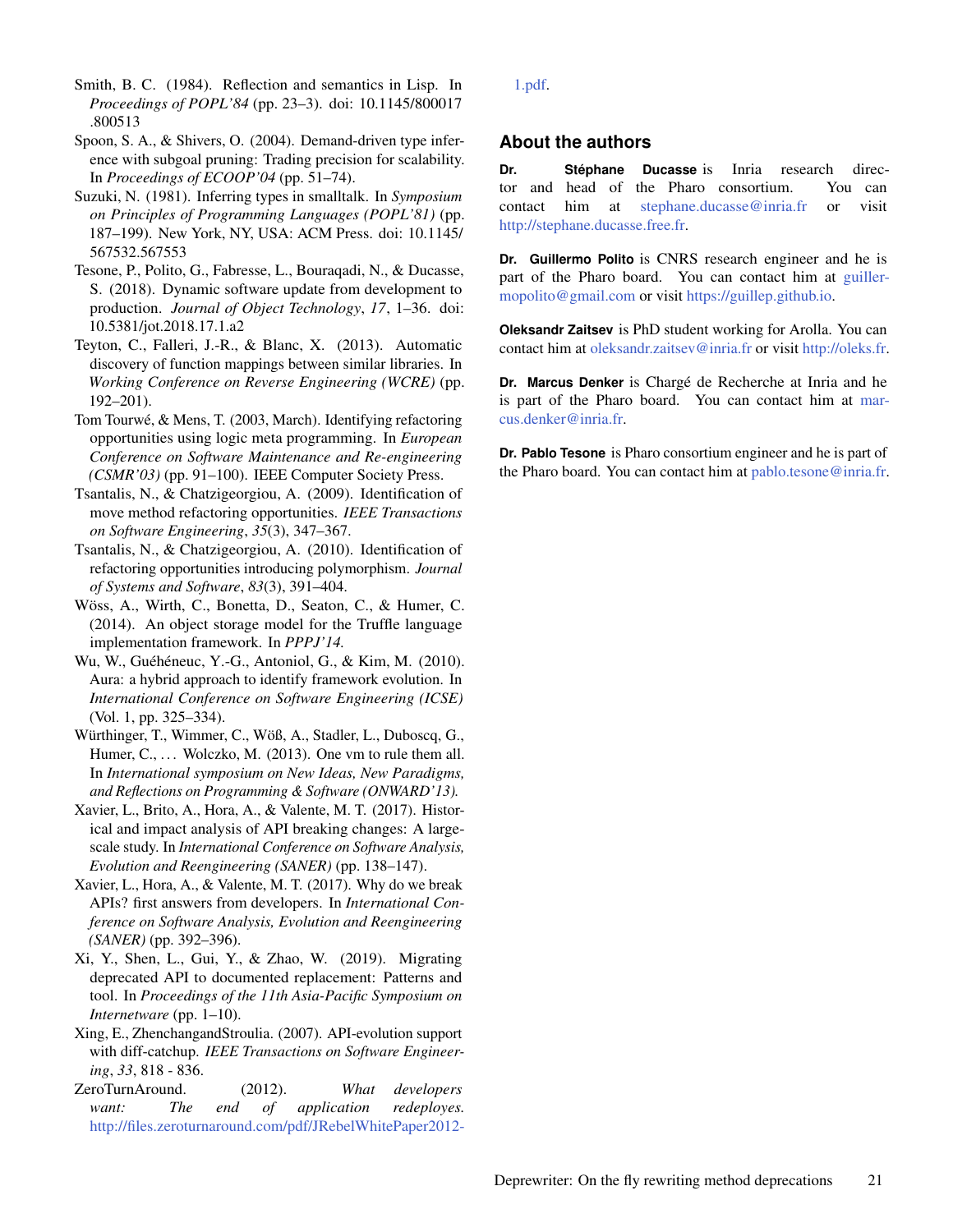# <span id="page-21-0"></span>**A. Appendix: Transformation rules proposed to Pharo**

Table [10](#page-22-0) presents the rules that have been proposed to Pharo developers. They were accepted and included in latest versions of Pharo v9.0.0. Pharo is an open source project with more than 150 contributors. Each pull request must be approved by one or multiple reviewers who are members of the core team and are different from the person submitting the PR.

# <span id="page-21-1"></span>**B. Appendix: User Survey**

Here is a verbatim of the questionary we sent.

## **B.1. Characterization**

This group of questions intends to characterize the kind of user/developer you are regarding automatic deprecation rewritings.

**Q0.** What kind of software do you maintain? Help: Remember, frameworks differ from libraries because they are heavy users of the "Hollywood principle", you may mark YES in different categories, as you may have different roles in different situations.

Possible answers:

- I am an application developer
- I am a library developer
- I am a framework developer

**Q1.** How often do you migrate your software to newer versions of its dependencies? Help: Think about dependencies as a new version of the platform (*e.g.,* a Pharo version) or a new version of library/framework Possible answers: Very often, Often, From time to time, Not often, Never

**Q2.** Do you see value in having tools to help with code migrations?

## **B.2. Pharo Deprecation Automatic Rewritings**

This group contains questions about the existing support in Pharo on deprecation automatic rewritings.

**Q3.** Do you know Pharo's support for automatic deprecation rewritings? Help: Have you ever used, found usages, or have your code rewritten by this support?

**Q4.** Did automatic deprecation rewritings help you in a migration?

**Q5.** How did automatic deprecation rewritings help you in a migration?

**Q6.** Did you write your own automatic deprecation transformation rules to help migrate your users?

**Q7.** How easy was it to write a rewrite rule? Possible answers: Very easy, Easy, Medium, Difficult, Impossible

**Q8.** Can you tell us about the cases where you found it impossible to use automatic deprecations?

## **B.3. Automatic Rewritings Settings**

This group includes questions related to the user configurability of deprecation automatic rewritings.

**Q9.** A setting allows you to control if a deprecated call is automatically rewritten or not. Do you think automatic deprecations should be rewritten by default?

**Q10.** Another setting controls whether a deprecation should raise a warning or not when found at runtime. Do you think automatic deprecations should raise a warning by default?

**Q11.** What is your most frequent setup?

## **B.4. The Future of Deprecations**

This group includes questions related to how to enhance existing support.

**Q12.** How would you enhance the existing support?

- Scoping of settings (to some packages, classes)
- Class deprecations
- Other